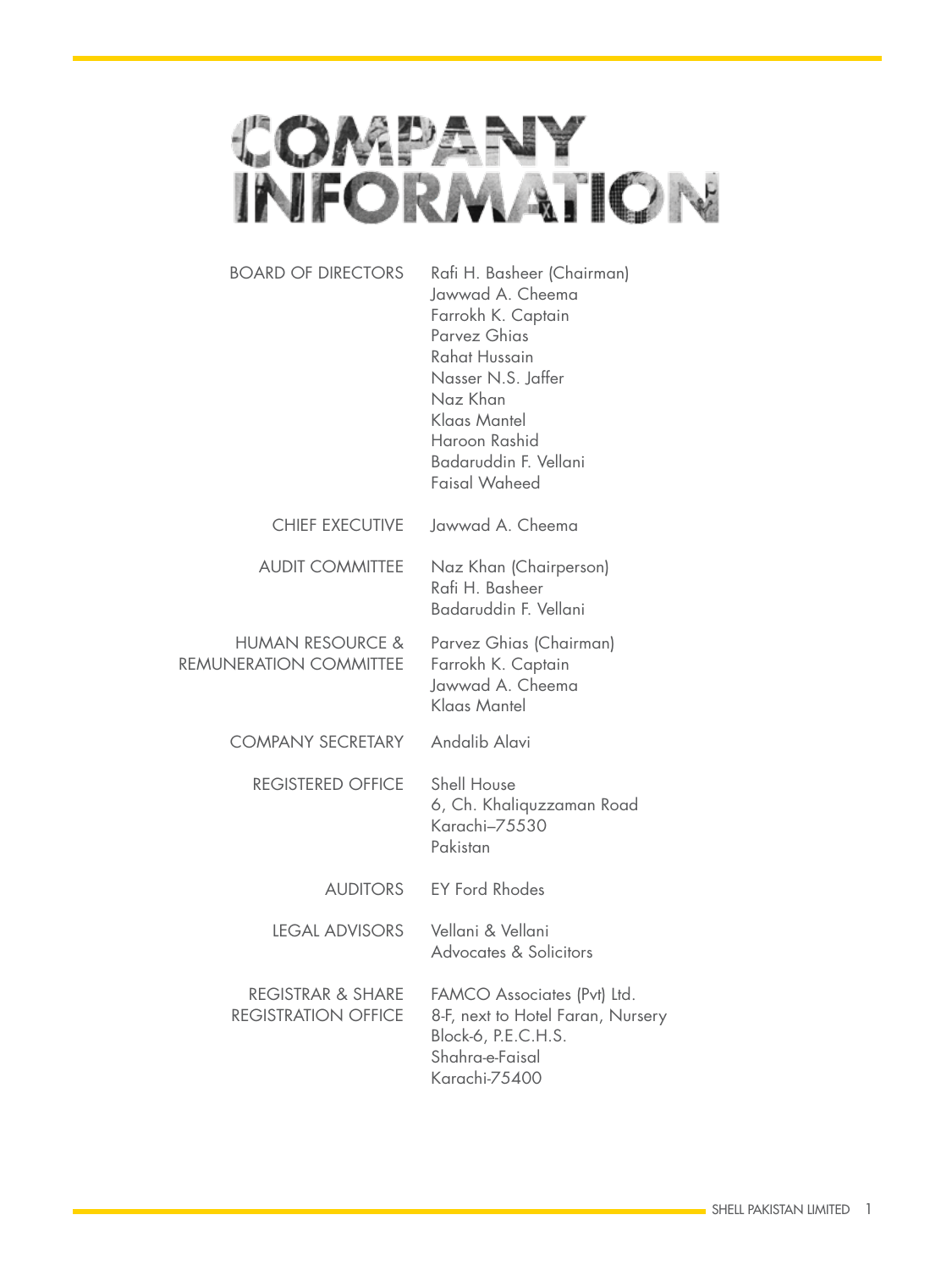# **CHAIRMAN'S REVIEW**

**FOR THE QUARTER ENDED MARCH 31, 2018**



Dear Shareholders,

On behalf of the Board of Directors of Shell Pakistan Limited, I would like to share the results of your Company for the period ended March 31, 2018. Through continued focus on its strategic priorities and operational excellence, the Company has delivered a strong result for this past quarter, with a profit after tax of Rs. 1,356 million for the period.

Your company continues with its focus on ensuring safe operations across the supply chain. In the first quarter of 2018, some of the measures put in place have started to bear fruit. In the coming months, as our logistics infrastructure continues to adapt in order to ensure Shell Pakistan continues to lead the industry in transport safety standards, we are confident that your Company is well placed to capture the expected continued growth in the Pakistani fuels market. The stabilization of your Company's market share in this quarter is a good sign, and gives me confidence that your Company's efforts in this direction are beginning to bear fruit.

We continue to play an industry leading role in the engagement with OGRA to ensure implementation of the required safety standards across in the industry, and continue to look to the regulator to ensure a level playing field in terms of compliance to transport safety standards, for the benefit of all Pakistani consumers.

#### **Lubricants**

During the quarter, lubricants continued to be a strong pillar of Shell Pakistan's overall business performance, where the business continued to consolidate and leverage its market leadership position, and delivered strong volume growth across all focus segments. We also launched a special advertising campaign for our Helix motor oil, encouraging all Pakistanis to pledge to exhibit safe driving behaviours on our roads, tying in with our overall aim to be the safety leaders in the industry.

#### **Retail**

Your Company continued to enhance its Retail business by providing customers with the best retail forecourt experience in Pakistan supported by a continued expansion, with several new fuel stations being opened in the quarter, increased availability of our most advanced motor fuel, V-Power, and holding a series of engagements with our retailers all across the country, with a specific focus on reiterating the importance of safety focus in everything we do.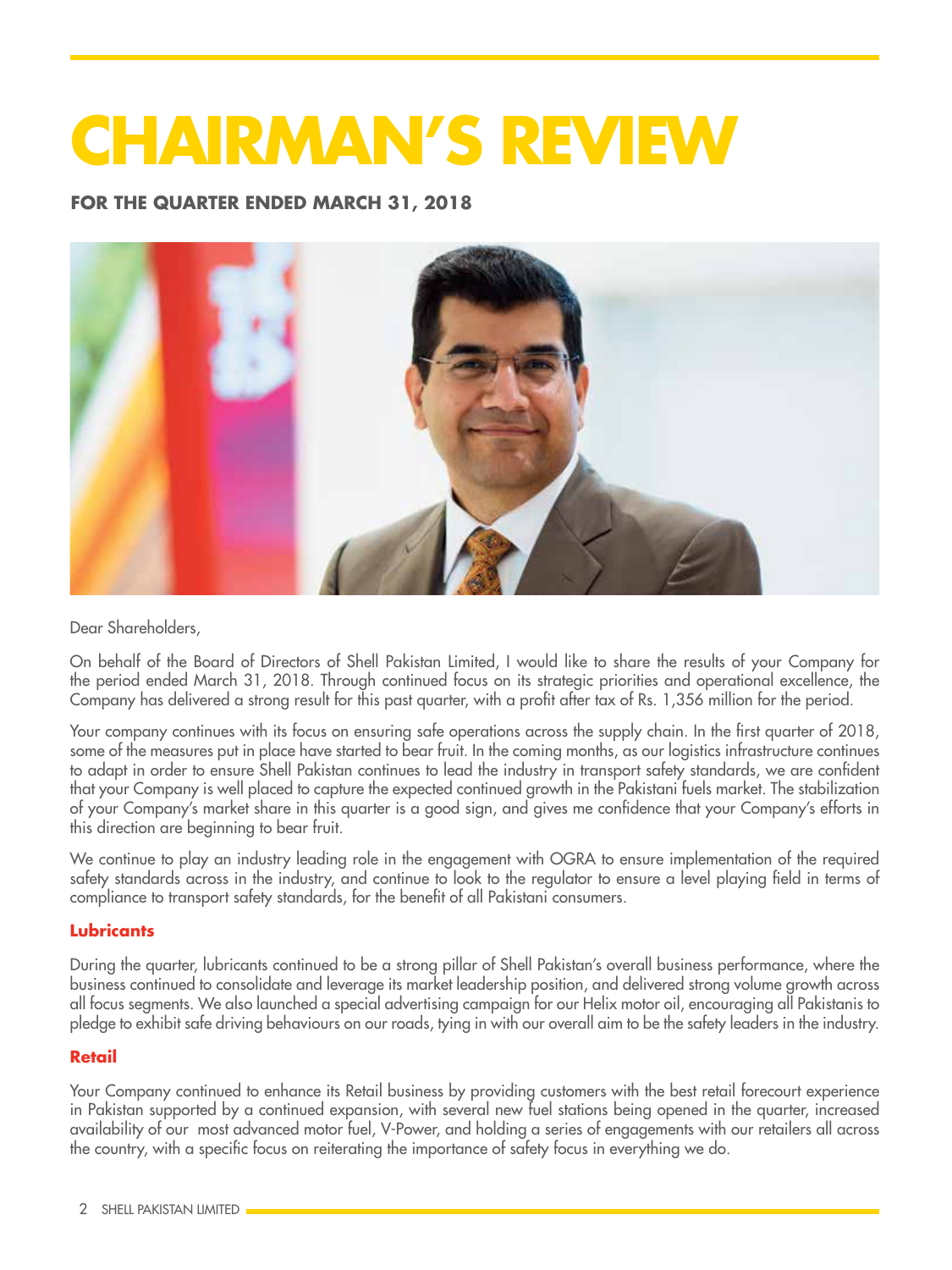#### **Social Investment**

In your Company, we continue to invest in programmes that enable us to share with communities the benefits that economic development brings while creating a sustainable business environment, such as the Shell Tameer programme where we continued capacity building of young entrepreneurship talent and the Shell Eco Marathon, which gave engineering students a platform to manufacture fuel efficient cars with 10 teams from 7 universities taking part in this gobal innovation competition

#### **Receivables & financing costs**

The finances of your Company continue to be affected by the heavy burden resulting from overdue receivables from the Government of Pakistan. As at 31st March 2018, total outstanding receivables stand at Rs. 5,494 million. The Company's management continues its efforts of proactive and regular engagement with relevant Government authorities for the recovery of receivables to ensure we enhance shareholder returns, drive for efficient business, and ensure our ability to continue to invest in growth opportunities in Pakistan.

March 2018 saw another sharp decline in the Pak rupee, as the currency saw a 5% fall in the space of less than a week. In an import dependent industry, where a large percentage of our payables are denominated in foreign currency, this resulted in a significant negative impact on our financial performance.

#### **Fuel specifications and margins**

Main grade motor gasoline margins are fixed in Rupees per liter by the government. In line with the initiative to revise margins based on Consumer Price Index, the government announced a small increase in October 2017; however, comparing the margins in Pakistan with the available margins in the Asia Pacific / Middle East region, we continue to advocate for a further favorable revision to bring them in line with increasing costs of investing and operating in Pakistan.

In October 2017, the Government of Pakistan also announced the intention to de-regulate diesel margins. This is a muchawaited initiative as it will allow OMC's to offer quality services to its customers and further invest in the downstream sector. We are working with the regulator and industry bodies on a comprehensive strategy to operationalize this decision in a manner that is transparent and provides the right value for consumers, and for your Company.

#### **Going forward**

The management remains committed to maintaining sharp focus on sustained financial performance of your Company, with a baseline of driving towards attaining Goal Zero in its safety performance. Driven by renewed determination to lead the industry towards safer operating standards, as the Company continues to work with relevant stakeholders, offering the right products and services to our customers to ensure strong financial performance.

The Company does recognize challenges ahead, not least arising from continued delays in receivables from the Government as well as changing market, regulatory and competitive dynamics. Our Board of Directors continues to play an active and effective role in driving the company towards achieving its objectives; meetings were well-attended and the board was involved both in setting the direction for the company and also in reviewing its performance.

Your Company is focused on driving towards credible, competitive and affordable business plans that deliver top quartile business performance, delivering better returns for our investors, positively impacting the communities we operate in and playing a key role in developing Pakistan's energy future. We thank our shareholders, customers, staff and all other stakeholders for their dedication and sustained support and trust in the Company as we continue our journey in becoming the number one energy company in Pakistan.

Rafi H. Basheer Chairman of the Board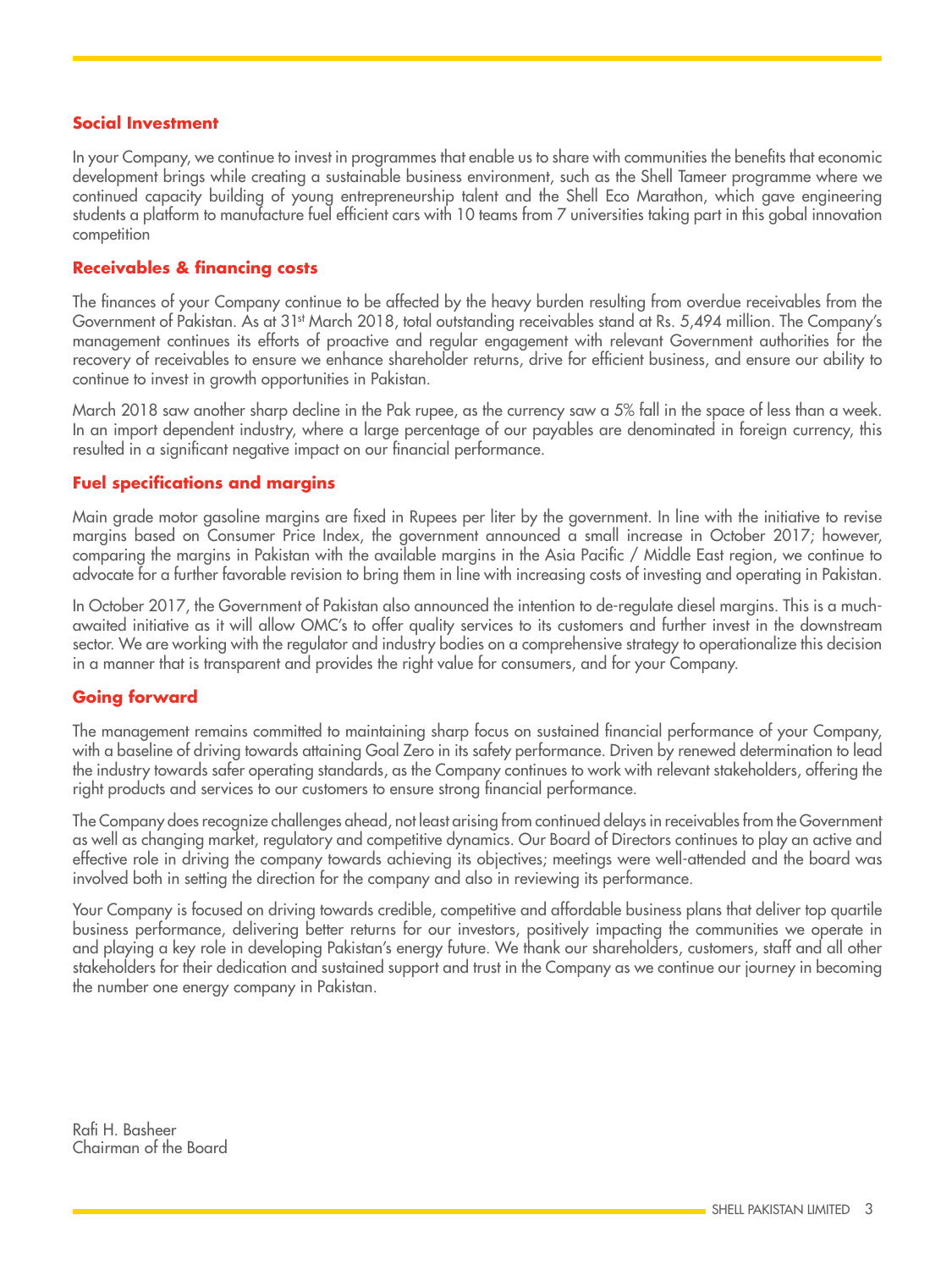## **CONDENSED INTERIM BALANCE SHEET AS AT MARCH 31, 2018**

|                                                                    | <b>Note</b>              | (Unaudited)<br>March 31,<br>2018 | (Audited)<br>December 31,<br>2017 |
|--------------------------------------------------------------------|--------------------------|----------------------------------|-----------------------------------|
|                                                                    |                          |                                  | (Rupees '000)                     |
| <b>ASSETS</b><br><b>Non-Current Assets</b>                         |                          |                                  |                                   |
| Property, plant & equipment<br>Intangible assets                   | 5                        | 9,983,597                        | 10,000,115                        |
| Long-term investments                                              | 6                        | 4,325,747                        | 4,051,815                         |
| Long-term loans and advances<br>Long-term deposits and prepayments |                          | 31,116<br>264,382                | 17,820<br>289,045                 |
| Deferred taxation - net                                            | $\overline{ }$           | 1,169,827                        | 1,214,351                         |
| <b>Current Assets</b>                                              |                          | 15,774,669                       | 15,573,146                        |
| Stock-in-trade                                                     | 8                        | 12,431,326                       | 9,500,585                         |
| Trade debts<br>Loans and advances                                  |                          | 3,185,632<br>36,542              | 3,101,181<br>48,403               |
| Short-term prepayments                                             |                          | 502,865                          | 304,673                           |
| Other receivables                                                  | $\circ$                  | 7,979,243                        | 7,773,261                         |
| Cash and bank balances                                             |                          | 3,043,636<br>27,179,244          | 2,591,864<br>23,319,967           |
|                                                                    |                          |                                  |                                   |
| <b>TOTAL ASSETS</b>                                                |                          | 42,953,913                       | 38,893,113                        |
| <b>EQUITY AND LIABILITIES</b>                                      |                          |                                  |                                   |
| <b>Equity</b><br>Share capital                                     |                          | 1,070,125                        | 1,070,125                         |
| Share Premium                                                      |                          | 1,503,803                        | 1,503,803                         |
| General Reserves                                                   |                          | 207,002                          | 207,002                           |
| Unappropriated profit<br>Remeasurement of post employment          |                          | 9,094,695                        | 7,738,731                         |
| benefits - Actuarial loss                                          |                          | (321, 601)                       | (321,601)                         |
| <b>Total equity</b>                                                |                          | 11,554,024                       | 10,198,060                        |
| Liabilities                                                        |                          |                                  |                                   |
| <b>Non-Current Liabilities</b><br>Asset retirement obligation      |                          | 121,118                          | 93,809                            |
|                                                                    |                          |                                  |                                   |
| <b>Current Liabilities</b><br>Trade and other payables             | $\overline{\phantom{0}}$ | 29,185,847                       | 27, 154, 452                      |
| Accrued mark-up                                                    |                          | 729                              | 431                               |
| Short term borrowings - secured<br>Taxation - net                  |                          | 612,000<br>1,480,195             | 395,000<br>1,051,361              |
|                                                                    |                          | 31,278,771                       | 28,601,244                        |
| <b>Total Liabilities</b><br><b>Contingencies and commitments</b>   | $\lceil \rceil$          | 31,399,889                       | 28,695,053                        |
|                                                                    |                          |                                  |                                   |
| <b>TOTAL EQUITY AND LIABILITIES</b>                                |                          | 42,953,913                       | 38,893,113                        |

The annexed notes from 1 to 16 form an integral part of these condensed interim financial statements.

**Jawwad A. Cheema** Chief Executive

**Faisal Waheed** Chief Financial Officer

**Rafi H. Basheer** Director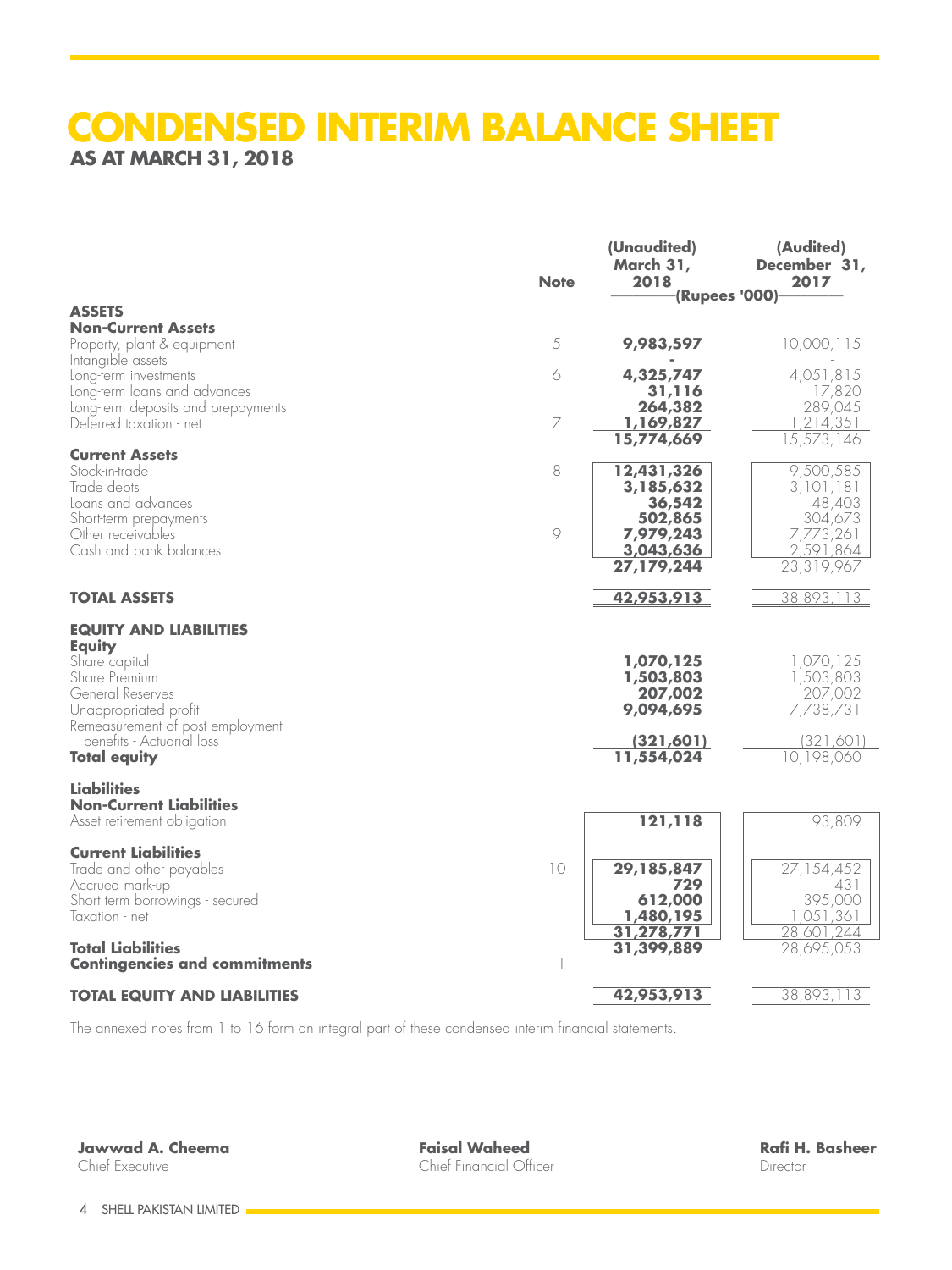# **CONDENSED INTERIM STATEMENT OF COMPREHENSIVE INCOME (UNAUDITED)**

### **FOR THE QUARTER ENDED MARCH 31, 2018**

|                                                  | <b>Note</b> | (Unaudited)<br>March<br>2018 | (Unaudited)<br>March<br>2017 |
|--------------------------------------------------|-------------|------------------------------|------------------------------|
|                                                  |             | (Rupees '000)                |                              |
| Sales                                            |             | 49,288,567                   | 57,933,110                   |
| Other revenue                                    |             | 204,164                      | 249,232                      |
|                                                  |             | 49,492,731                   | 58, 182, 342                 |
| Sales tax                                        |             | (7,875,769)                  | (9, 257, 983)                |
| Net revenue                                      |             | 41,616,962                   | 48,924,359                   |
| Cost of products sold                            |             | (37, 159, 706)               | [44, 796, 059]               |
| <b>Gross profit</b>                              |             | 4,457,256                    | 4,128,300                    |
| Distribution and marketing expenses              |             | (1, 317, 449)                | (1, 297, 485)                |
| Administrative expenses                          |             | (781, 697)                   | (939, 812)                   |
| Other operating expenses                         |             | (796, 162)                   | (208, 581)                   |
| Other income                                     |             | 104,240                      | 90,182                       |
| <b>Operating profit</b>                          |             | 1,666,188                    | 1,772,604                    |
| Finance costs                                    |             | (46, 706)                    | (50,650)                     |
|                                                  |             | 1,619,482                    | 1,721,954                    |
| Share of profit of associate - net of tax        |             | 273,932                      | 174,275                      |
| <b>Profit before taxation</b>                    |             | 1,893,414                    | 1,896,229                    |
| Taxation                                         | 12          | (537, 450)                   | (500, 146)                   |
| <b>Profit for the period</b>                     |             | 1,355,964                    | 1,396,083                    |
| Other comprehensive income                       |             |                              |                              |
| <b>Total comprehensive Income for the period</b> |             | 1,355,964                    | ,396,083                     |
|                                                  |             | -(Rupees)-                   |                              |
| <b>Earnings per share - basic and diluted</b>    |             | 12.67                        | 13.05                        |

The annexed notes from 1 to 16 form an integral part of these condensed interim financial statements.

**Jawwad A. Cheema** Chief Executive

**Faisal Waheed** Chief Financial Officer

**Rafi H. Basheer** Director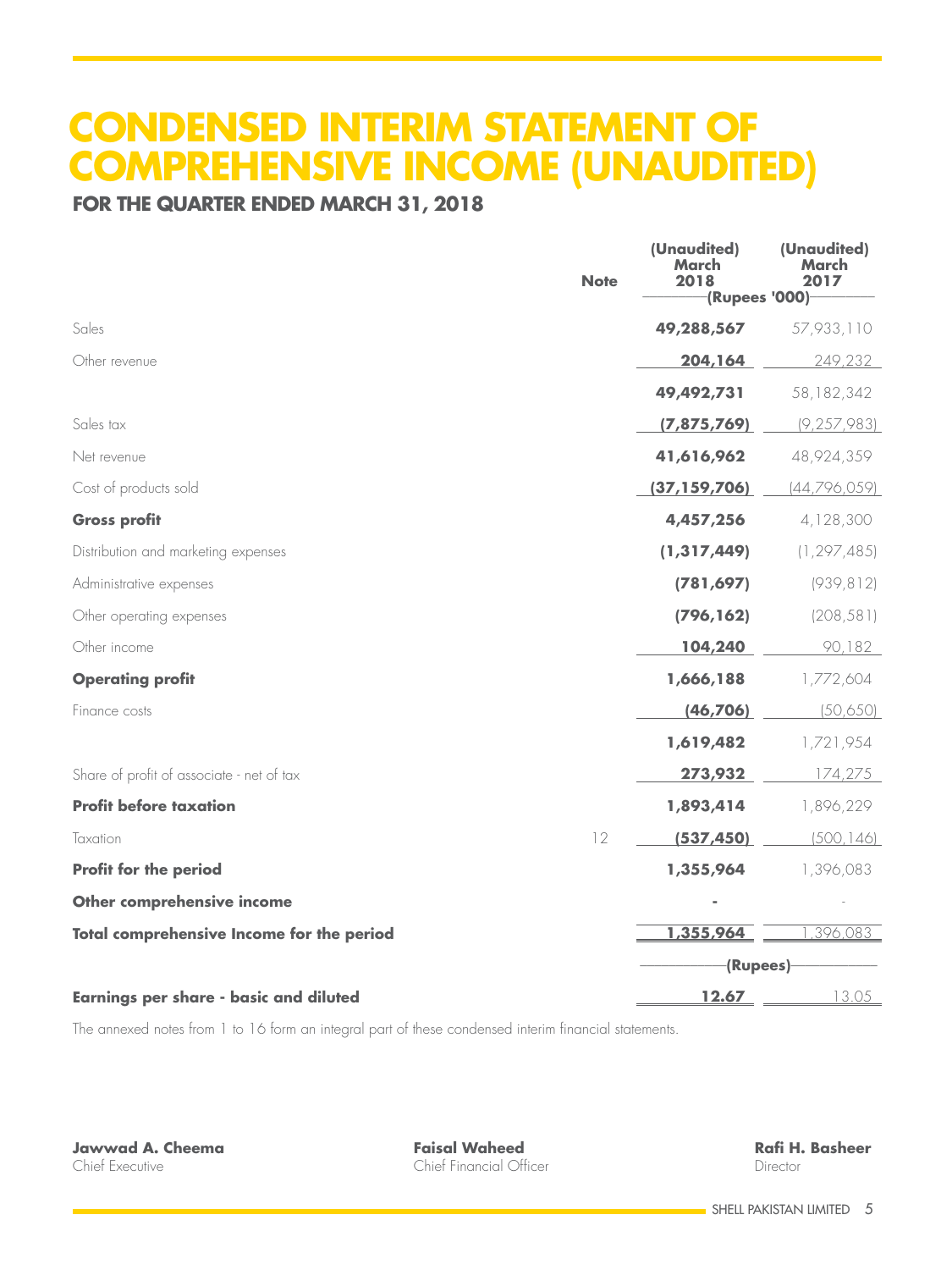# **CONDENSED INTERIM STATEMENT OF CHANGES IN EQUITY**<br>FOR THE QUARTER ENDED MARCH 31, 2018

|                                                                    |                         | Capital                 | <b>Revenue reserve</b> |                               |                                                                                                   |            | reserve |  |  |
|--------------------------------------------------------------------|-------------------------|-------------------------|------------------------|-------------------------------|---------------------------------------------------------------------------------------------------|------------|---------|--|--|
|                                                                    | <b>Share</b><br>capital | <b>Share</b><br>premium | General<br>reserve     | Unappro-<br>priated<br>profit | <b>Acturial</b><br>$(\mathsf{loss}) / \mathsf{gain}$<br>on post-<br>employment<br><b>benefits</b> | Total      |         |  |  |
|                                                                    |                         |                         |                        | (Rupees '000)-                |                                                                                                   |            |         |  |  |
| <b>Balance as at December 31, 2016 (Audited)</b>                   | 1,070,125               | 1,503,803               | 207,002                | 8,301,460                     | 27,392                                                                                            | 11,109,782 |         |  |  |
| Total comprehensive income for<br>the quarter ended March 31, 2017 |                         |                         |                        | 1,396,083                     |                                                                                                   | 1,396,083  |         |  |  |
| <b>Balance as at March 31, 2017 (Unaudited)</b>                    | ,070,125                | ,503,803                | 207,002                | 9,697,543                     | 27,392                                                                                            | 12,505,865 |         |  |  |
| <b>Balance as at December 31, 2017 (Audited)</b>                   | 1,070,125               | 1,503,803               | 207,002                | 7,738,731                     | (321,601)                                                                                         | 10,198,060 |         |  |  |
| Total comprehensive income for<br>the quarter ended March 31, 2018 |                         |                         |                        | 1,355,964                     |                                                                                                   | 1,355,964  |         |  |  |
| <b>Balance as at March 31, 2018 (Unaudited)</b>                    | ,070,125                | ,503,803                | 207,002                | 9,094,695                     | (321,601)                                                                                         | 11,554,024 |         |  |  |

The annexed notes from 1 to 16 form an integral part of these condensed interim financial statements.

**Faisal Waheed** Chief Financial Officer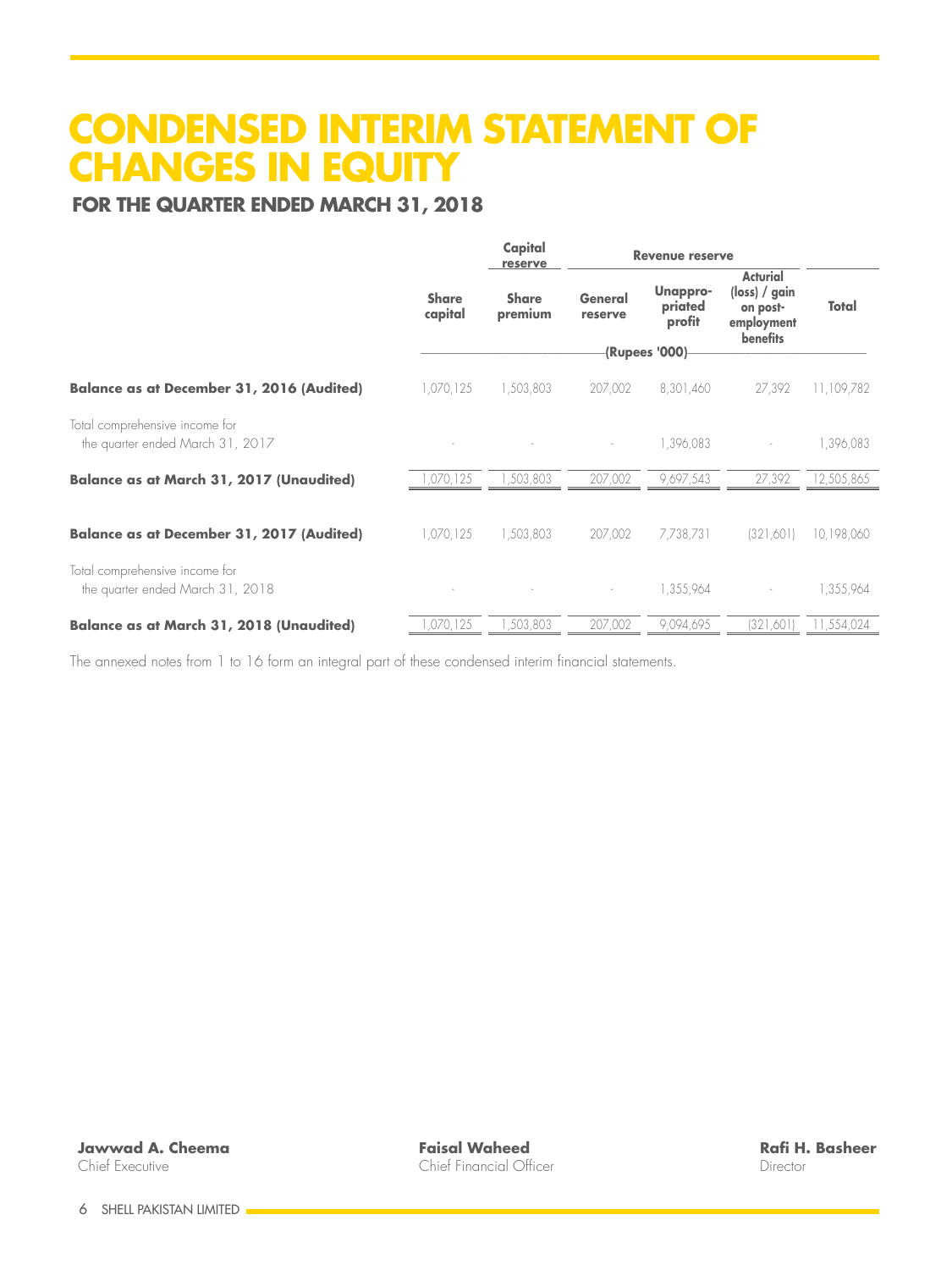# **CONDENSED INTERIM STATEMENT OF CASH FLOWS (UNAUDITED)**

## **FOR THE QUARTER ENDED MARCH 31, 2018**

|                                                                                                                                                                                           | <b>Note</b> | (Unaudited)<br><b>March 2018</b><br>(Rupees '000)-                | (Unaudited)<br><b>March 2017</b>                                 |
|-------------------------------------------------------------------------------------------------------------------------------------------------------------------------------------------|-------------|-------------------------------------------------------------------|------------------------------------------------------------------|
| <b>CASH FLOWS FROM OPERATING ACTIVITIES</b>                                                                                                                                               |             |                                                                   |                                                                  |
| Cash generated from operations<br>Finance costs paid<br>Income tax paid<br>Long-term loans and advances<br>Long-term deposits and prepayments<br>Interest received on short-term deposits | 13          | 445,477<br>(12, 978)<br>(64,092)<br>(13, 296)<br>24,663<br>22,113 | (2,808,943)<br>(5,723)<br>(71,400)<br>(216)<br>(1,033)<br>32,645 |
| Net cash generated from operating activities                                                                                                                                              |             | 401,887                                                           | (2,854,670)                                                      |
| <b>CASH FLOWS FROM INVESTING ACTIVITIES</b>                                                                                                                                               |             |                                                                   |                                                                  |
| Fixed capital expenditure                                                                                                                                                                 |             | (163, 336)                                                        | (209, 832)                                                       |
| <b>CASH FLOWS FROM FINANCING ACTIVITIES</b>                                                                                                                                               |             |                                                                   |                                                                  |
| Dividends paid                                                                                                                                                                            |             | (3, 779)                                                          | (2,193)                                                          |
| Net increase / (decrease) in cash and cash equivalents                                                                                                                                    |             | 234,772                                                           | (3,066,695)                                                      |
| Cash and cash equivalents at the beginning of the year                                                                                                                                    |             | 2,196,864                                                         | 5,988,405                                                        |
| Cash and cash equivalents at end of the period                                                                                                                                            |             | 2,431,636                                                         | 2,921,710                                                        |

The annexed notes from 1 to 16 form an integral part of these condensed interim financial statements.

**Faisal Waheed** Chief Financial Officer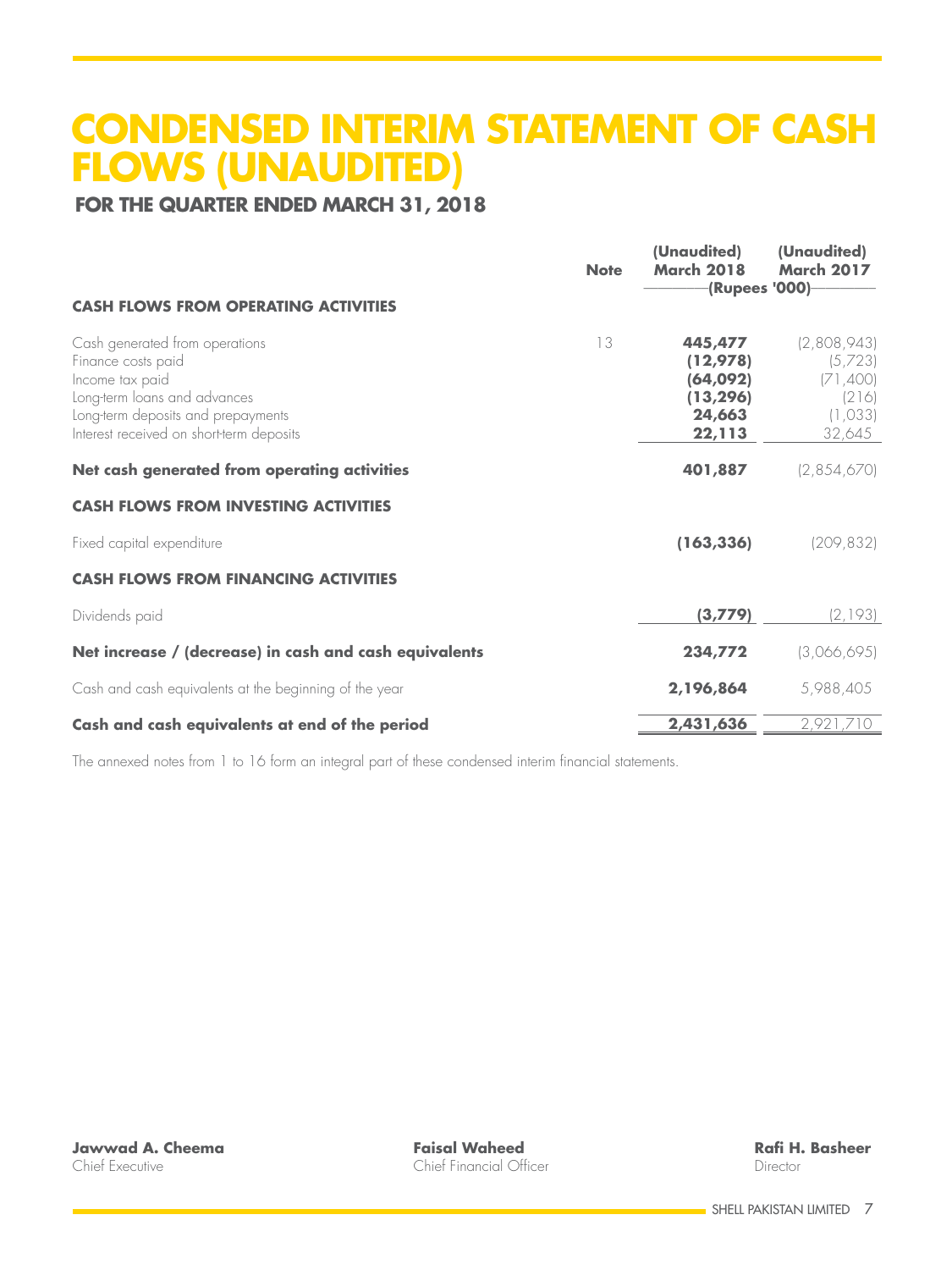# **NOTES TO THE CONDENSED INTERIM FINANCIAL STATEMENTS (UNAUDITED)**

### **FOR THE QUARTER ENDED MARCH 31, 2018**

#### **1. THE COMPANY AND ITS OPERATIONS**

- 1.1 Shell Pakistan Limited (the Company) is a limited liability Company incorporated in Pakistan and is listed on Pakistan Stock Exchange Limited. The Company is a subsidiary of Shell Petroleum Company Limited, United Kingdom (immediate parent) which is a subsidiary of Royal Dutch Shell Plc. (ultimate parent). The registered office of the Company is located at Shell House, 6, Ch. Khaliquzzaman Road, Karachi-75530, Pakistan.
- **1.2** The Company markets petroleum products and compressed natural gas. It also blends and markets various kinds of lubricating oils.

#### **2. BASIS OF PREPARATION**

- **2.1** These condensed interim financial statements have been prepared in accordance with the approved accounting and reporting standards as applicable in Pakistan for interim financial reporting. The accounting and reporting standards as applicable in Pakistan for interim financial reporting comprise of:
	- **-** International Accounting Standard (IAS) 34, Interim Financial Reporting, issued by the International Accounting Standards Board (IASB) as notified under the Companies Act, 2017 (Act); and
	- **-** Provisions of and directives issued under the Act.

Where the provisions of and directives issued under the Act differ with the requirements of IAS 34, the provisions of and directives issued under the Act have been followed. The condensed interim financial statements of the Company for the quarter ended March 31, 2018 are unaudited.

- **2.2** The condensed interim financial statements do not include all the information and disclosures as required in the annual financial statements and should be read in conjunction with the Company's annual financial statements for the year ended December 31, 2017.
- **2.3** This condensed interim financial statements are being submitted to the shareholders as required by the Listing Regulations of Pakistan Stock Exchange and section 237 of the Act.

#### **3. ACCOUNTING POLICIES**

- **3.1** The accounting policies and the methods of computation adopted in the preparation of these condensed interim financial statements are the same as those applied in the preparation of audited annual financial statements of the Company for the year ended December 31, 2017, except for certain amendments which did not have any effect on these condensed interim financial statements.
- **3.2** Taxes on income in the interim periods are accrued using the tax rate that would be applicable to expected total annual profit or loss.
- **3.3** The Company follows the practice of conducting actuarial valuations annually at the year end. Hence, the impact of remeasurement of post-employment benefit plans has not been incorporated in the condensed interim financial statements.

#### **4. ACCOUNTING ESTIMATES AND JUDGEMENTS**

- **4.1** The preparation of these condensed interim financial statements in conformity with the approved accounting standards requires the use of certain critical accounting estimates. It also requires management to exercise its judgment in the process of applying the Company's accounting policies. Estimates and judgments are continually evaluated and are based on historical experience and other factors, including expectation of future events that are believed to be reasonable under the circumstances. However, actual results may differ from these estimates.
- **4.2** During the preparation of these condensed interim financial statements, the significant judgments made by management in applying the Company's accounting policies and the key sources of estimation uncertainty were the same as those that were applied to the audited annual financial statements for the year ended December 31, 2017.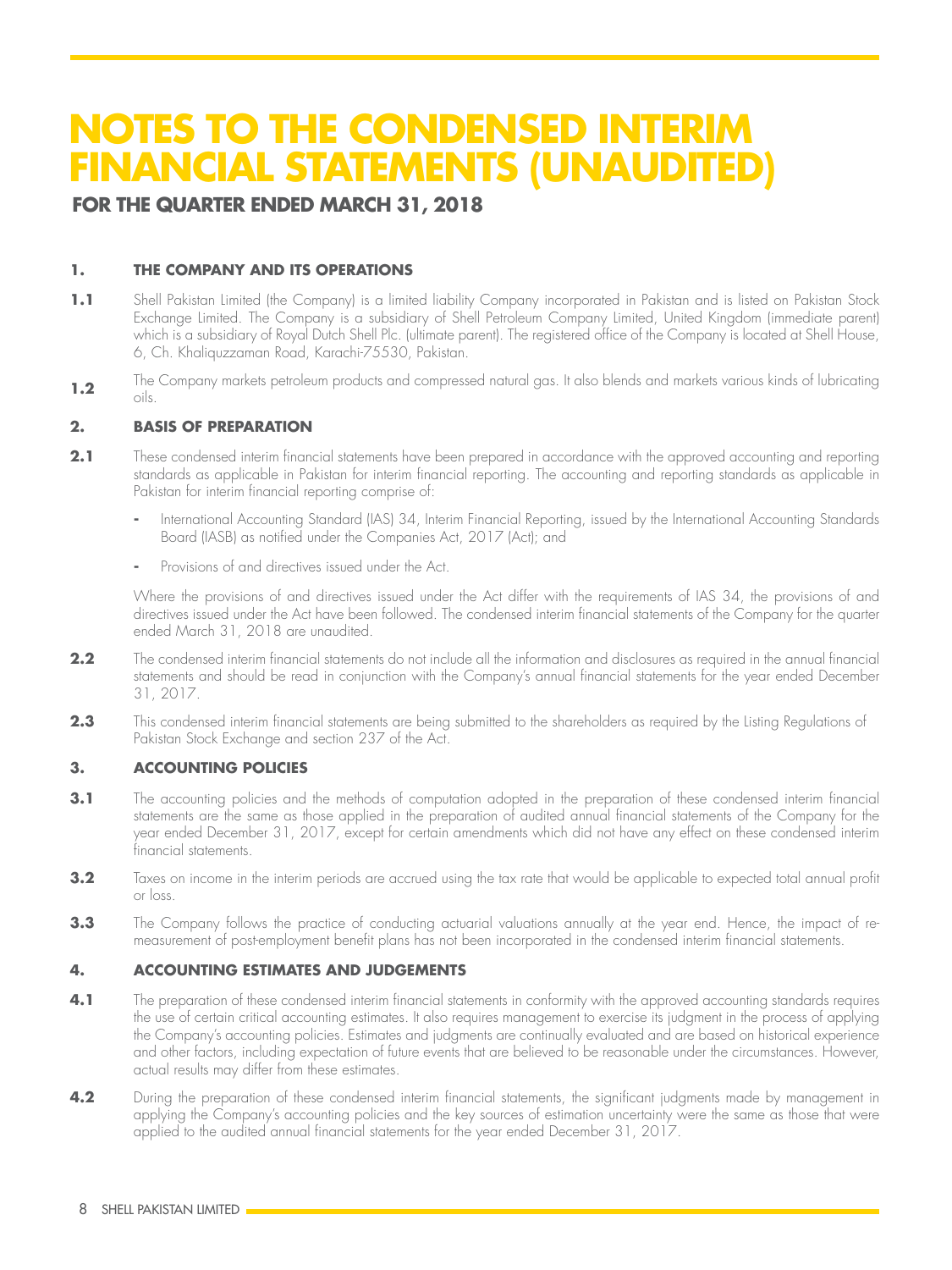| 5. | <b>PROPERTY, PLANT AND EQUIPMENT</b> | <b>Note</b> | (Unaudited)<br>March 31,<br>2018<br>(Rupees '000) | (Audited)<br>December 31,<br>2017 |
|----|--------------------------------------|-------------|---------------------------------------------------|-----------------------------------|
|    | Operating assets - at net book value | 5.1 & 8.5.2 | 8,740,664                                         | 8,810,682                         |
|    | Provision for impairment             |             | (347, 111)                                        | (358, 423)                        |
|    |                                      |             | 8,393,553                                         | 8,452,259                         |
|    | Capital work-in-progress             | 5.3         | 1,590,044                                         | ,547,856                          |
|    |                                      |             | 9,983,597                                         | 0,000,115                         |

**5.1** Additions to operating assets, including transfers from capital work-in-progress, during the period / year were as follows:

|                                                        | (Unaudited)<br>March 31,<br>2018 | (Audited)<br>December 31,<br>2017<br>(Rupees '000) |
|--------------------------------------------------------|----------------------------------|----------------------------------------------------|
| <b>Owned assets</b>                                    |                                  |                                                    |
| Leasehold land                                         | 57,417                           | 116,502                                            |
| Buildings on freehold land                             |                                  | 1,638                                              |
| Buildings on leasehold land                            | 6,132                            | 91,101                                             |
| Tanks and pipelines                                    | 48,344                           | 170.820                                            |
| Plant and machinery                                    | 22,195                           | 285,363                                            |
| Dispensing pumps                                       | 3,060                            | 265,985                                            |
| Air conditioning plant, lifts and computer auxiliaries | 2,304                            | 17,331                                             |
| Rolling stock and vehicles                             | 101                              | 32,846                                             |
| Electrical, mechanical and fire fighting equipments    | $\sim$                           | 184,943                                            |
| Furniture, office equipment and other assets           | 20,411                           | 797,919                                            |
|                                                        | 159,964                          | ,964,448                                           |

**5.2** The following assets were disposed / written off during the period / year:

|                                                                          | Cost    | <b>Accumulated</b><br>depreciation<br><b>(Rupees '000)</b> | <b>Net book</b><br>value |
|--------------------------------------------------------------------------|---------|------------------------------------------------------------|--------------------------|
| March 31, 2018 (unaudited)<br><b>Owned assets</b><br>Tanks and pipelines | 270     | -220                                                       | 50                       |
|                                                                          | 270     | 220                                                        | $\wedge$ (               |
| December 31, 2017 (audited)                                              | 263.398 | 247                                                        | 5.675                    |

**5.2.1** For details of the assets disposed / written off during the year ended December 31, 2017, please refer to the audited annual financial statements for the same year.

|     |                                                     | (Unaudited)<br>March 31,<br>2018 | (Audited)<br>December 31,<br>2017 |
|-----|-----------------------------------------------------|----------------------------------|-----------------------------------|
| 5.3 | <b>Capital work-in-progress</b>                     |                                  | -(Rupees '000)                    |
|     | Buildings on leasehold land                         | 1,001,049                        | 967,881                           |
|     | Tanks and pipelines                                 | 145,179                          | 144,848                           |
|     | Plant and machinery                                 | 325,877                          | 314,092                           |
|     | Electrical, mechanical and fire fighting equipments | 106,490                          | 117,856                           |
|     | Furniture, office equipment and other assets        | 1,519                            | 3.179                             |
|     | Computer auxiliaries                                | 9,930                            | $\overline{\phantom{a}}$          |
|     |                                                     | 1,590,044                        | .547.856                          |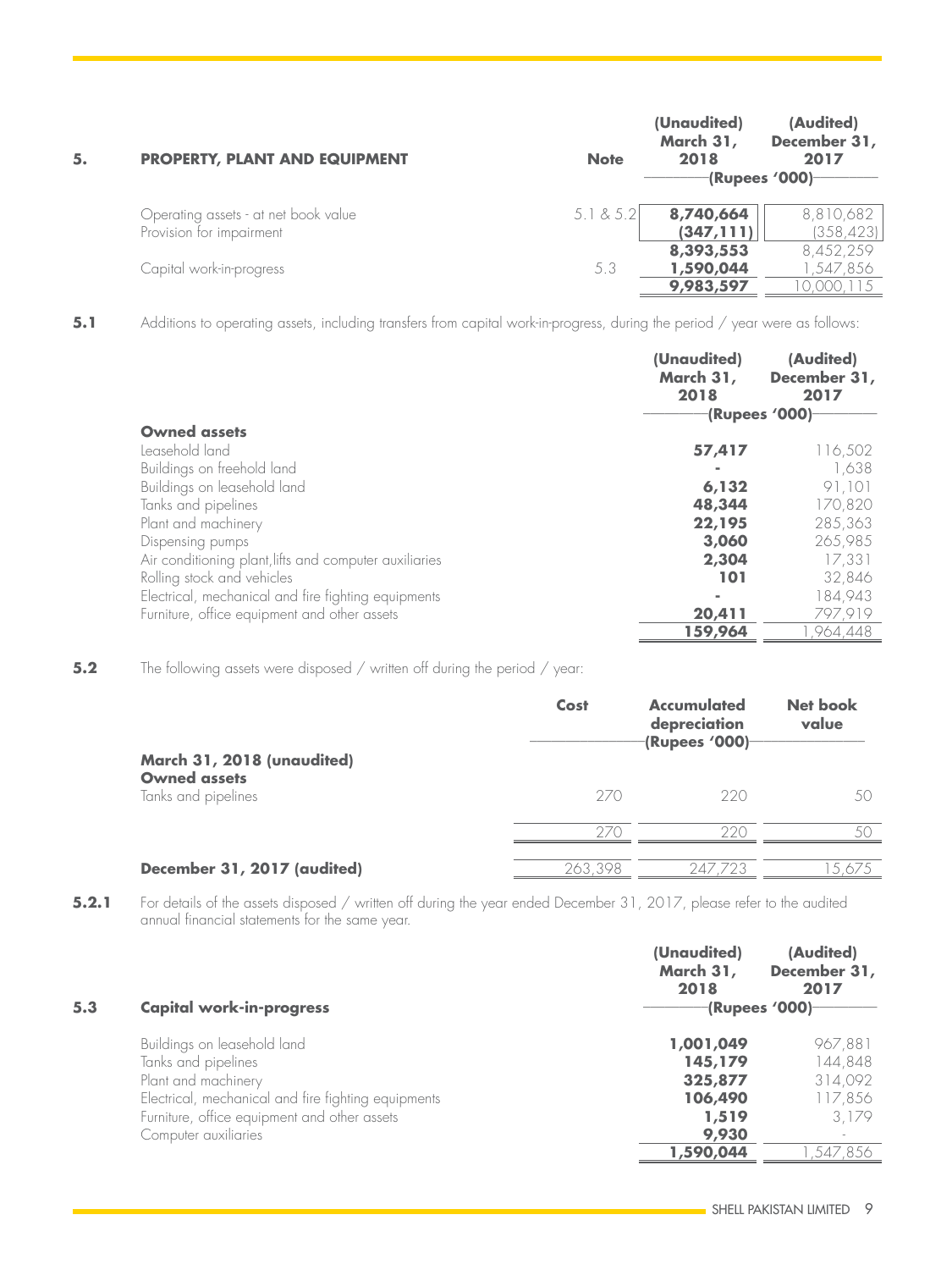#### **6. LONG-TERM INVESTMENTS**

This includes investment (26%) in an unquoted associate "Pak-Arab Pipeline Company Limited (PAPCO)", which is carried under equity method of accounting as summarized below:

|    |                                                                                                                    |             | (Unaudited)<br>March 31,<br>2018               | (Audited)<br>December 31,<br>2017<br>(Rupees '000)  |
|----|--------------------------------------------------------------------------------------------------------------------|-------------|------------------------------------------------|-----------------------------------------------------|
|    | Balance at the beginning of the period / year                                                                      |             | 4,046,815                                      | 3,730,560                                           |
|    | Share of profit before taxation<br>Share of taxation                                                               |             | 391,332<br>(117,400)                           | 1,242,946<br>(405, 170)                             |
|    |                                                                                                                    |             | 273,932                                        | 837,776                                             |
|    | Dividend received                                                                                                  |             |                                                | (521, 521)                                          |
|    | Balance at the end of the period / year                                                                            |             | 4,320,747                                      | 4,046,815                                           |
| 7. | <b>DEFERRED TAXATION</b>                                                                                           | <b>Note</b> | (Unaudited)<br>March 31,<br>2018               | (Audited)<br>December 31,<br>2017<br>(Rupees '000)- |
|    | This is composed of the following:                                                                                 |             |                                                |                                                     |
|    | Taxable temporary differences arising<br>in respect of:<br>accelerated tax depreciation<br>investment in associate |             | (974, 907)<br>(367,312)<br>(1, 342, 219)       | (958, 546)<br>(326, 222)<br>,284,768)               |
|    | Deductible temporary differences arising<br>in respect of:<br>other provisions<br>minimum tax carried forward      | 7.1         | 608,800<br>1,903,246<br>2,512,046<br>1,169,827 | 595,873<br>,903,246<br>2,499,119<br>214,35          |

7.1 In view of the order of the High Court of Sindh, as fully explained in note 11.1.2.1 to the condensed interim financial statements, the Company has not recognized deferred tax asset on minimum tax carry forward amounting to Rs. 2,051,898 thousand.

| 8.  | <b>STOCK-IN-TRADE</b>                                                                                                          | <b>Note</b> | (Unaudited)<br>March 31,<br>2018<br>(Rupees '000)   | (Audited)<br>December 31,<br>2017               |
|-----|--------------------------------------------------------------------------------------------------------------------------------|-------------|-----------------------------------------------------|-------------------------------------------------|
|     | Raw and packing materials<br>Provision for obsolete and slow-moving stock                                                      | 8.1         | 1,681,822<br>(48, 360)<br>1,633,462                 | 1,690,379<br>(45, 205)<br>1,645,174             |
|     | Finished products<br>Provision for obsolete and slow-moving stock                                                              | 8.2<br>8.1  | 10,861,318<br>(63, 454)<br>10,797,864<br>12,431,326 | 7,911,389<br>(55, 978)<br>7,855,41<br>9,500,585 |
| 8.1 | Provision for obsolete and slow-moving stock is as follows:                                                                    |             |                                                     |                                                 |
|     | Balance at the beginning of the period / year<br>Provision made during the period / year<br>Reversals during the period / year |             | 101,183<br>87,390<br>(76, 759)<br>10,631            | 89,632<br>126,760<br>15,209<br>.551             |
|     | Balance at end of the period / year                                                                                            |             | 111,814                                             | 183                                             |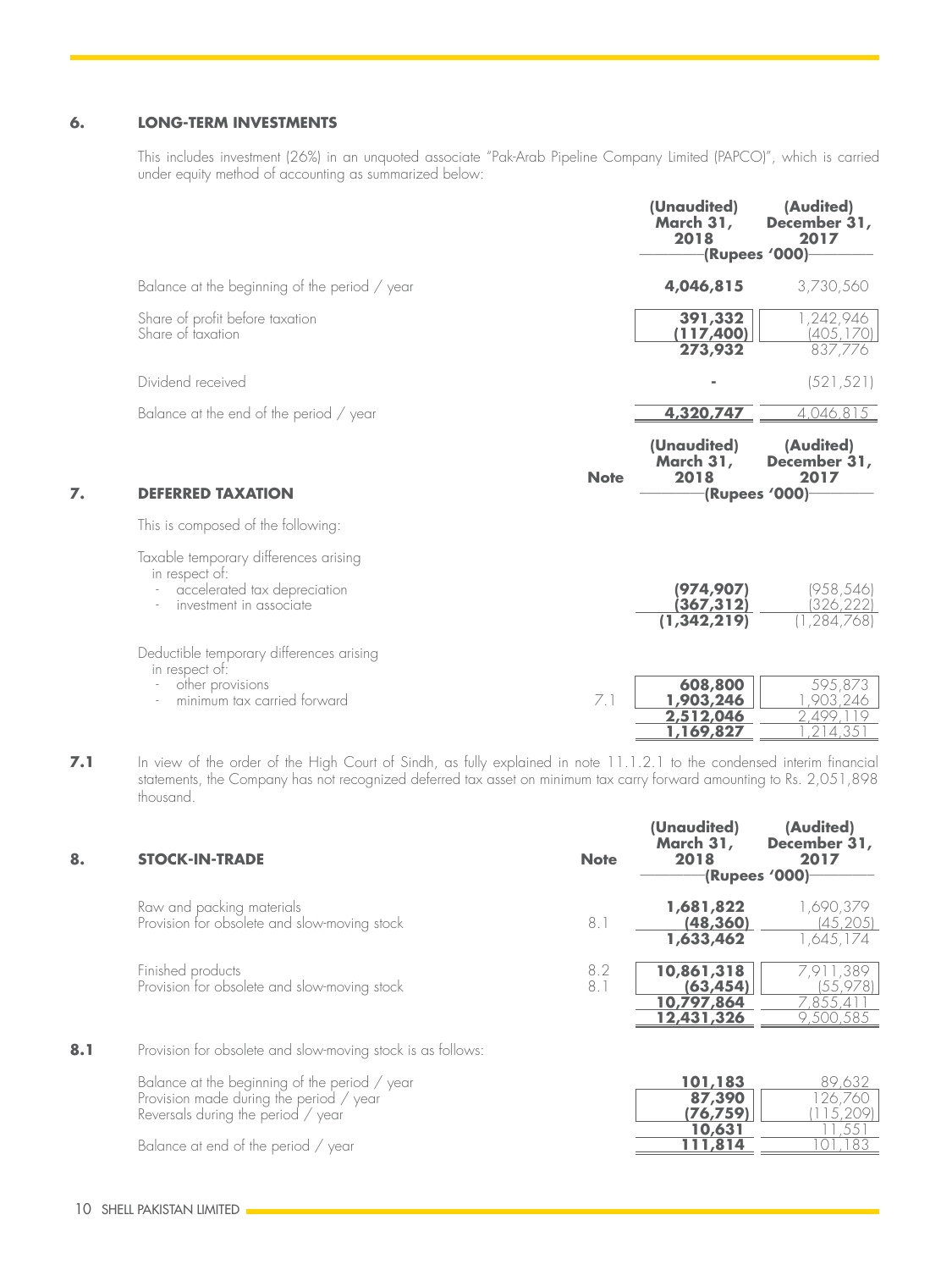**8.2** Includes items costing Rs. 3,078,808 thousand (2017: Nil) which have been valued at their net realizable value of Rs. 2,988,857 thousand (2017: Nil).

| 9. | <b>OTHER RECEIVABLES</b>                    | <b>Note</b> | (Unaudited)<br>March 31,<br>2018 | (Audited)<br>December 31,<br>2017<br>(Rupees '000) |
|----|---------------------------------------------|-------------|----------------------------------|----------------------------------------------------|
|    |                                             |             |                                  |                                                    |
|    | Petroleum development levy and other duties | 9.1         | 1,380,029                        | 1,380,029                                          |
|    | Price differential claims                   |             |                                  |                                                    |
|    | - on imported purchases                     | 9.2         | 295,733                          | 295,733                                            |
|    | - on high speed diesel (HSD)                | 9.3         | 343,584                          | 343,584                                            |
|    | - on imported motor gasoline                | 9.4         | 1,999,263                        | 1,999,263                                          |
|    | Regulatory and customs duty receivable      | 9.5         | 169,632                          | 169,632                                            |
|    | Sales tax refundable                        | 9.6         | 191,639                          | 98,949                                             |
|    | Inland freight equalization mechanism       |             | 684,903                          | 928,489                                            |
|    | Receivable from related parties             | 9.7         | 331,961                          | 272,211                                            |
|    | Service cost receivable from associated     |             |                                  |                                                    |
|    | $company - PAPCO$                           |             | 15,562                           | 9,081                                              |
|    | Staff retirement benefit schemes            |             | 274,773                          | 273,411                                            |
|    | Receivable from Oil Marketing Companies     |             | 1,395,555                        | 1,329,960                                          |
|    | Taxes recoverable                           | 9.8         | 976,009                          | 976,009                                            |
|    | Others                                      |             | 325,825                          | 102, 135                                           |
|    | Provision for impairment                    |             | 8,384,468<br>(405, 225)          | 8,178,486<br>(405,225)                             |
|    |                                             |             | 7,979,243                        | 7,773,261                                          |
|    |                                             |             |                                  |                                                    |

- **9.1** Includes petroleum development levy amounting to Rs. 1,369,560 thousand (2017: Rs. 1,369,560 thousand) recoverable from the Government of Pakistan (GoP) on account of export sales from June 2007. In 2011, the Company approached the GoP and Federal Board of Revenue (FBR) for settlement thereof. The GoP sought certain information which was duly provided by the Company. The FBR through the Large Taxpayers Unit (LTU) completed the verification exercise for claims amounting to Rs. 938,866 thousand, refund cheques against which were received in 2014. During 2015, verification exercise of claims amounting to Rs. 182,004 thousand was completed by the authorities, however, the payment has not been released yet. Further, during 2016, FBR through Customs station Torkham completed verification exercise of claims amounting to Rs. 851,330 thousand. However, the same has not yet been sanctioned by the FBR as of the balance sheet date. Furthermore, the remaining claims are under verification and the Company is confident of recovery of the amount in full on completion of the verification exercise by the FBR.
- **9.2** Represents amount receivable from GoP on account of price differential on imports and the ex-refinery price on direct and retail sales during the period 1990-2001. The Company is actively following up the matter with GoP and is confident of recovering the amount in full.
- **9.3** Represents price differential claim from GoP on local / imported purchases of HSD which was based on rates notified by GoP to subsidise petroleum prices by restricting the increase in prices in order to reduce the burden of rising oil prices on the end consumers. The Company is actively following up the matter with GoP and is confident of recovering the amount in full.
- **9.4** Represents the Company's share of price differential claims on account of import of motor gasoline by the Company, being the difference between the landed cost and ex-refinery prices announced by Oil and Gas Regulatory Authority (OGRA). In 2007, the Company as well as other oil marketing companies were asked in a meeting chaired by the Director General Oil to import motor gasoline to meet the increasing local demand. Accordingly, oil marketing companies approached the Ministry of Petroleum and Natural Resources (MoPNR) with a proposal for pricing mechanism whereby end consumer price of motor gasoline was proposed to be fixed at weighted average of ex-refinery (import parity) price and landed cost of imported product. Despite no response from the MoPNR, the Company along with another oil marketing company continued to import motor gasoline on behalf of the industry being confident that price differential on motor gasoline, will be settled as per previous practice i.e. based on the differential between ex-refinery and import cost at the time of filing of cargo with Customs, as imports were being made on MoPNR instructions.

In 2009, the Company along with other oil marketing companies approached MoPNR through letter dated July 23, 2009 requesting to expedite settlement of these claims. On October 2, 2009, MoPNR requested that an audited claim be submitted to allow further consideration and resolution of the matter. Accordingly, the Company submitted audit reports for claims till May 31, 2011 amounting to Rs. 2,411,661 thousand. Subsequently, the Company received an amount of Rs. 454,000 thousand from GoP in respect of these claims.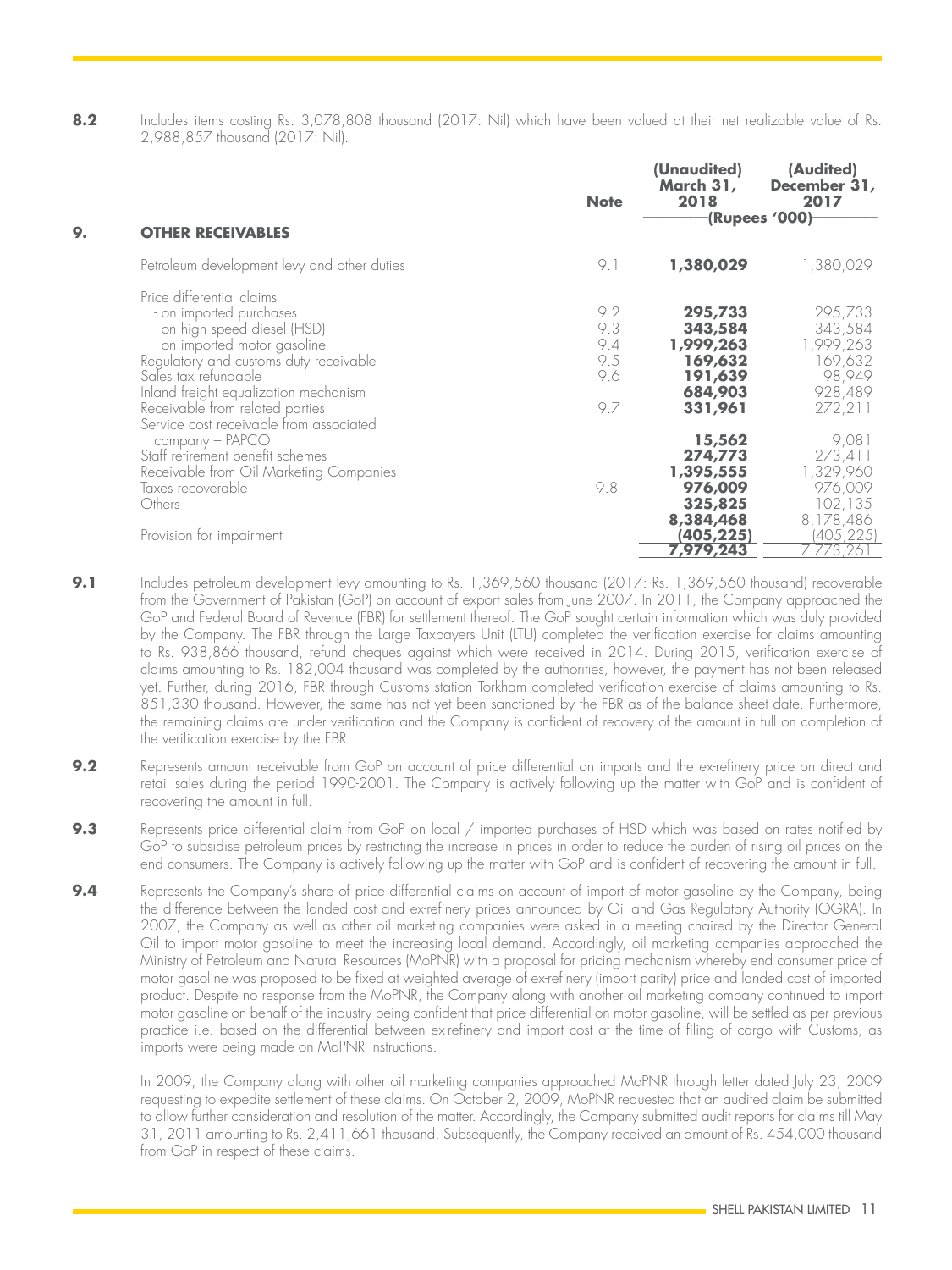In 2012, to meet the increasing local demand, oil marketing companies again resorted to import motor gasoline on the instruction of MoPNR. The Company again along with oil marketing companies approached the GoP with a proposal to include the high premium on the gallop cargo in the pricing mechanism. MoPNR accepted the oil marketing companies' proposal and directed OGRA through its directive PL-3 (457) / 2012 - 43 dated June 30, 2012 to adjust the actual premium differential of the imported motor gasoline through the IFEM mechanism.

In 2013, the Company approached MoPNR through letter dated May 20, 2013 requesting to expedite settlement of the claim amounting to Rs. 109,896 thousand in respect of this import. On June 6, 2013, MoPNR requested that an audited claim be submitted to allow further consideration and resolution of the matter. Accordingly, the Company submitted audit report thereafter in respect of this claim.

In 2017, claims aggregating to Rs. 71,844 thousand have been adjusted through the IFEM mechanism as per the directive of MoPNR stated above.

The Company along with other oil marketing companies and Oil Companies Advisory Council (OCAC) continues to follow up this matter with MoPNR and is confident of recovering the amounts in full.

9.5 This includes receivable in respect of regulatory duty imposed by the Ministry of Finance (MoF), Economic Affairs, Statistics and Revenue, GoP through S.R.O. 392(I)/2015 dated April 30, 2015 on import of crude oil, high speed diesel and motor gasoline. Under the product pricing formula, the Oil Marketing Companies (OMCs) were required to recover similar cost elements and duties from customers on sale of petroleum products through prices notified on monthly basis. Since the notification of regulatory duty was received on May 2, 2015, the impact of the regulatory duty could not be incorporated in the prices effective from May 1, 2015, which were announced on April 30, 2015. Therefore, the recovery of regulatory duty was to be made through subsequent month's prices of petroleum products. However, through SRO 603(I)/2015 dated June 30, 2015, the regulatory duty has been rescinded resulting in a receivable balance of regulatory duty from the GoP. The Company is currently engaged with the MoPNR and is actively pursuing recovery thereagainst. MoPNR, in accordance with the decision of Economic Coordination Committee (ECC) dated July 8, 2015, has requested OGRA to develop a comprehensive recovery mechanism of regulatory duty based on the principle that there should be no gain or loss to OMCs.

It further includes receivable in respect of increase in rate of customs duty effective June 25, 2016, imposed by the MoF through Finance Act 2016 dated June 24, 2016, on import of crude oil, high speed diesel and motor gasoline. Under the product pricing formula, the OMCs are required to recover similar cost elements and duties from customers on sale of petroleum products through prices notified on monthly basis. However, impact of increase in rate of customs duty was not incorporated in the price notification issued by OGRA for July 2016 which resulted in a receivable balance on customs duty to be recovered from the GoP. The Company has currently taken up this matter with OCAC to demand recovery of the aforesaid balance from the GoP and expects to receive the amount in due course.

- **9.6** Includes sales tax refundable on account of export sales pertaining to period October 2005 to September 2006 and January 2008 to August 2011 amounting to Rs. 663,045 thousand and Rs. 642,996 thousand respectively. In 2017, the tax authorities completed verification of refunds amounting to Rs. 440,378 thousand which have been received. During the period, the tax authorities completed further verification exercise of refunds amounting to Rs. 75,389 thousand against which Refund Payment Orders have been issued. For the remaining refund claims, the Company is actively pursuing for their recovery.
- **9.7** Includes net receivable on account of recoveries from customers by Shell Aviation Limited on behalf of the Company.
- **9.8** In 2013, the Deputy Commissioner Inland Revenue (DCIR) in compliance with the directions of ATIR, completed denovo proceedings in respect of tax year 2006 and raised a demand of Rs. 425,514 thousand. The demand primarily relates to disallowance of premium paid to Shell International Trading Middle East (SITME) on imports of high speed diesel while treating the same as payment to non-resident on which the Company failed to deduct tax under section 152 of the Income Tax Ordinance, 2001. The Company in response to the aforementioned order deposited an amount of Rs. 301,167 thousand while an amount of Rs. 111,785 thousand was adjusted against sales tax refund. In addition, a rectification application was also filed for correction of certain mistakes apparent in the order which has been accepted and given effect. The Company also filed an appeal against the aforementioned order before CIR (Appeals) which in its order dated February 2, 2015 has upheld the order passed by the DCIR. The Company has filed an appeal there against before the ATIR which is pending for hearing. The Company, based on the advice of its tax consultant expects a favorable outcome of appellate levels and considers the possibility of any liability arising under the aforementioned order to be remote.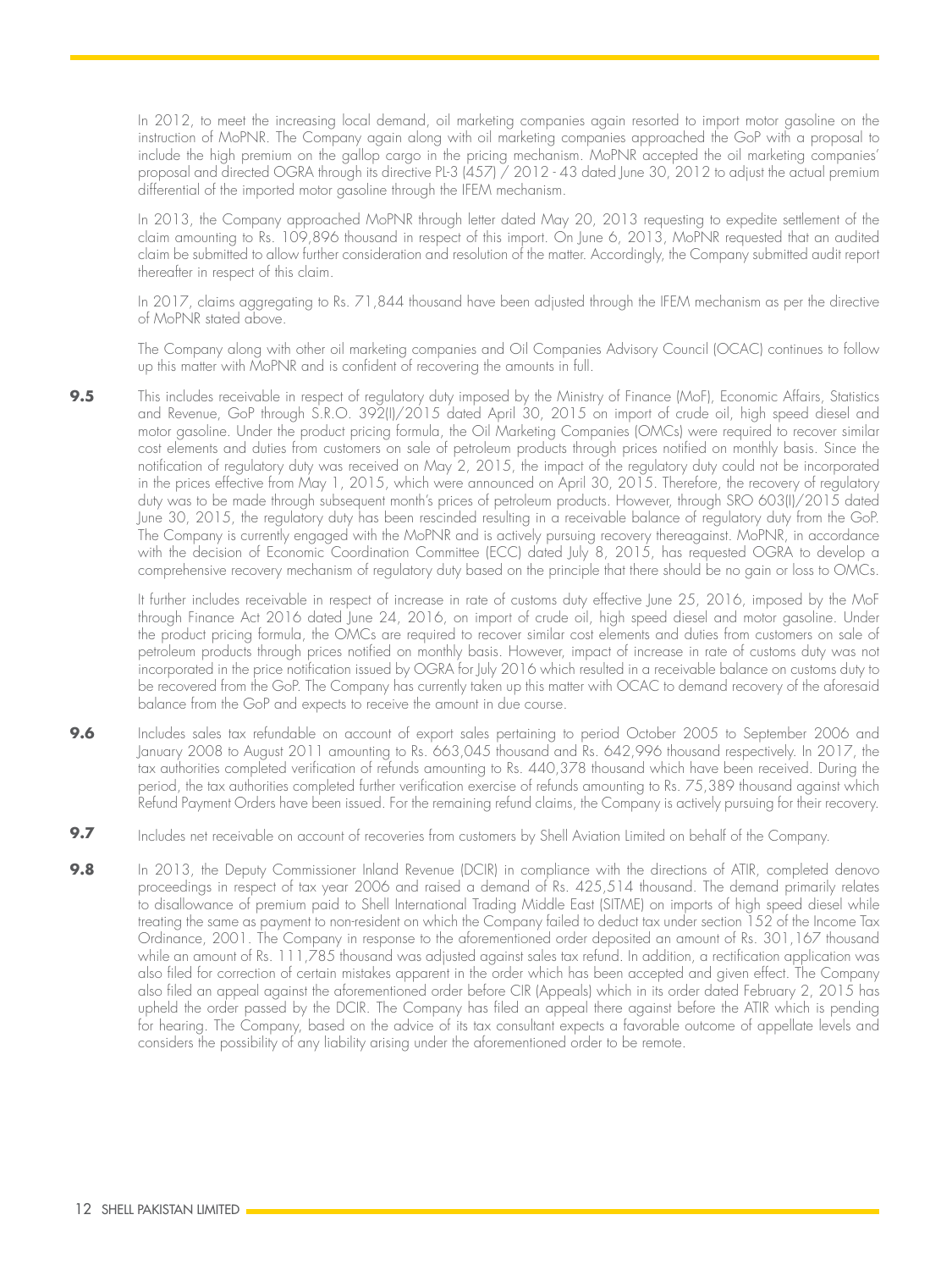| 10 | <b>TRADE AND OTHER PAYABLES</b>                                                                                                                                                                                                                                                                                        | <b>Note</b> | (Unaudited)<br>March 31,<br>2018                                                                                            | (Audited)<br>December 31,<br>2017<br>(Rupees '000)                                                                        |
|----|------------------------------------------------------------------------------------------------------------------------------------------------------------------------------------------------------------------------------------------------------------------------------------------------------------------------|-------------|-----------------------------------------------------------------------------------------------------------------------------|---------------------------------------------------------------------------------------------------------------------------|
|    | Creditors<br>Accrued liabilities<br>Dealers' and customers' security deposits<br>Advances received from customers<br>Provision for post retirement medical benefits<br>Workers' welfare fund<br>Workers' profits participation fund<br>Provision for staff redundancy plan<br>Unclaimed dividends<br>Other liabilities | 10.1        | 21,239,569<br>5,822,710<br>329,136<br>651,697<br>91,578<br>355,129<br>166,370<br>79,755<br>266,516<br>183,387<br>29,185,847 | 18,536,541<br>6,729,762<br>328,902<br>617,180<br>91.578<br>321,908<br>79,387<br>79,445<br>270,295<br>99,454<br>27.154.452 |

**10.1** This includes amounts due to related parties aggregating to Rs. 15,882,391 thousand (December 31, 2017: Rs. 14,870,616 thousand). Particulars of the amounts due are as follows:

|                                                       | (Unaudited)<br>March 31,<br>2018      | (Audited)<br>December 31,<br>2017<br>-(Rupees '000)—— |
|-------------------------------------------------------|---------------------------------------|-------------------------------------------------------|
| Affiliates of Parent company<br>Other related parties | 14,810,025<br>1,072,366<br>15,882,391 | 14,474,852<br>395.764<br>4,870,616                    |

#### **11. CONTINGENCIES AND COMMITMENTS**

#### **11.1 Contingencies**

#### **11.1.1 Infrastructure fee**

The Sindh Finance Act, 1994, prescribed the imposition of an infrastructure fee at the rate of 0.5% of the C&F value of all goods entering or leaving the province of Sindh via sea or air. Subsequently, Sindh Assembly has amended the Sindh Finance Act, 1994 through legislation of Sindh Finance Act, 2013 according to which infrastructure fee will range from 0.90% to 0.95% of total value of goods against various slabs of net weight of goods as assessed by the Customs Authorities plus one paisa per kilometer.

The Company and several others challenged the levy in constitutional petitions before the High Court of Sindh. These petitions were dismissed as, during their pendency, the nature of the levy was changed by the Government of Sindh through an Ordinance. The Company and others therefore filed civil suits in the High Court of Sindh challenging the amended Ordinance. However, these suits were also dismissed in October 2003. All the plaintiffs preferred intra-court appeals against the dismissal. The intra-court appeals were decided by the High Court in September 2008 wherein it was held that the levy is valid and collectable only from December 12, 2006 onwards and not prior to this date. Being aggrieved by the said judgment, both the Company and the Government of Sindh filed separate appeals before the Supreme Court of Pakistan.

In 2011, the Government of Sindh unconditionally withdrew its appeals on the plea that the Sindh Assembly had legislated the Sindh Finance (Amendment) Act, 2009, levying infrastructure fee with retrospective effect from 1994. However, the Supreme Court of Pakistan, in view of the new legislation, directed the Company and others to file fresh petitions to challenge the same before the High Court and set aside the earlier order of the High Court.

The High Court on fresh petitions filed, passed an interim order directing that any bank guarantee / security furnished for consignments cleared upto December 27, 2006 are to be returned and for period thereafter guarantees or securities furnished for consignments cleared are to be encashed to the extent of 50% and the remaining balance is to be retained till the disposal of petitions. For future clearances, the Company is required to clear the goods on paying 50% of the fee amount involved and furnishing a guarantee / security for the balance amount.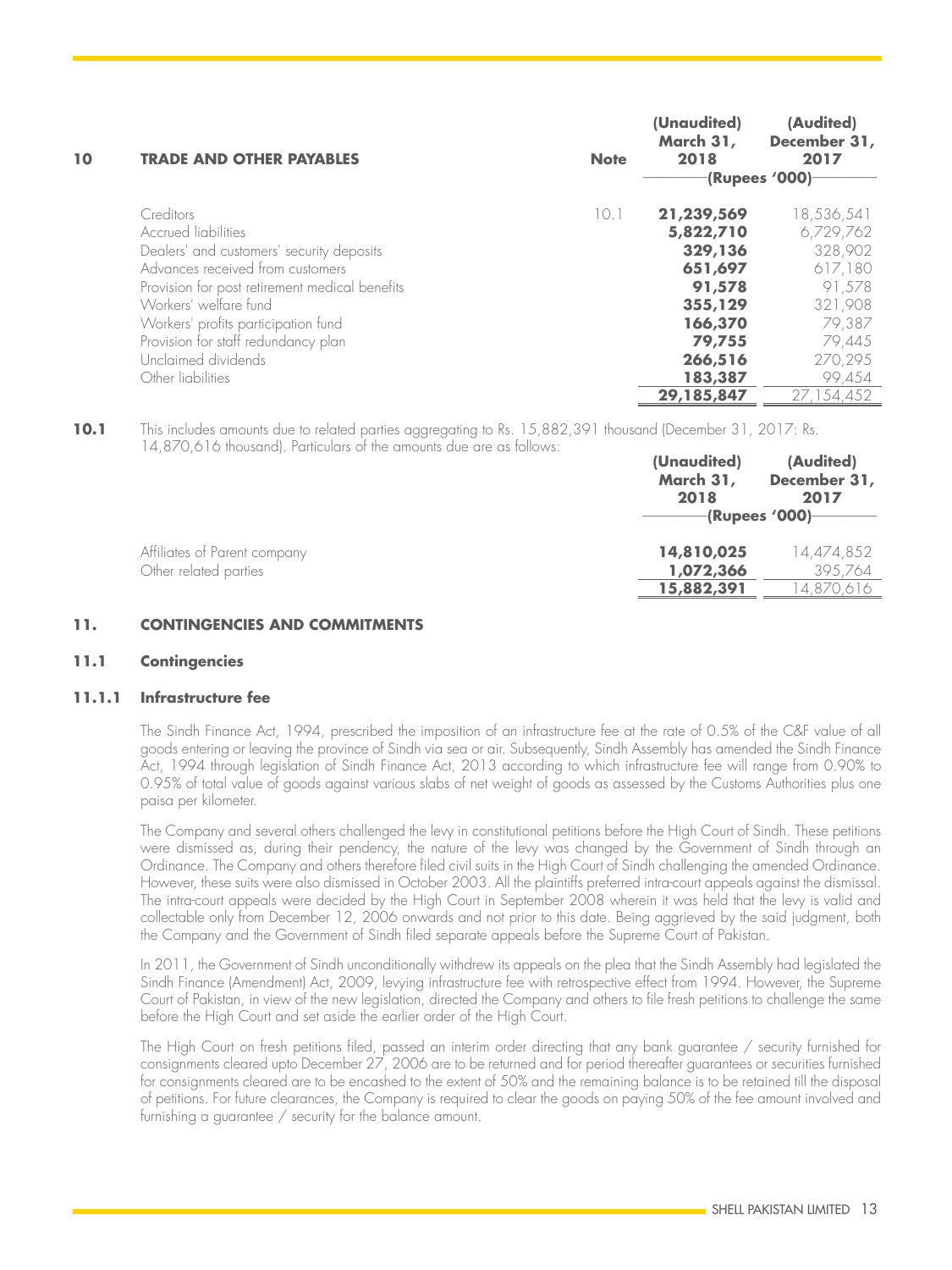In 2017, Sindh Assembly passed the Sindh Development and Maintenance of Infrastructure Cess Act, 2017 with retrospective effect from July 1, 1994. Through this Act, the range of infrastructure fee was increased to 1.10% to 1.15% on the value of goods against various slabs of net weight as assessed by the Custom Authorities plus one paisa per kilometer. This Act replaced the infrastructure cess levied under the Sindh Finance Act, 1994 and subsequent amendments thereof. To comply with the earlier interim order of the High Court granted against the cess as levied through the Sindh Finance Act 1994 and its amendments, the Company continues to pay 50% of the cess amount involved and furnishes bank guarantee for the balance amount. During the period, the Company filed a writ petition before the High Court of Sindh to challenge the levy of cess under this Act, against which a stay order has been granted.

Subsequent to the orders of the court, the Company has reviewed its position and without acknowledging it as a debt, estimates the accumulated levy up to March 31, 2018 at Rs. 117,493 thousand (2017: Rs. 111,493 thousand). However, the eventual obligation on account of the aggregate fee, if any, cannot be ascertained presently because of uncertainty in relation to the extent of its application to the Company.

Management is confident of a favorable outcome and accordingly no provision has been made in these financial statements against the levy.

#### **11.1.2 Taxation**

**11.1.2.1** In 2011, the Company received a demand order from the tax authorities in respect of tax year 2008 amounting to Rs. 735,109 thousand. The demand principally arose due to addition made by assessing officer in respect of allocation of common expenses and taxing the reversal of provision for impairment in trade and other receivables. Further, assessing officer had also disallowed the credit for minimum tax amounting to Rs. 482,685 thousand paid in earlier year and set-off against tax liability for the tax year 2008. The Company thereafter filed an application against the order for rectification of certain mistakes apparent from the record. The tax officer rectified the order accepting the Company's contention and reduced the demand to Rs. 527,150 thousand. The Company in response to the demand deposited an amount of Rs. 120,000 thousand under protest and filed an appeal with the Commissioner Inland Revenue (CIR Appeals) and thereafter with Appellate Tribunal Inland Revenue (ATIR). The remaining demand has been adjusted by the taxation authorities from sales tax refundable. In 2012, both CIR Appeals and ATIR have decided the case against the Company. The Company in response to this order of ATIR filed an appeal before the High Court of Sindh which is pending for hearing.

In 2013, the High Court of Sindh, in respect of another Company, overturned the interpretation of the Appellate Tribunal on Sec 113 (2) (c) of the Income Tax Ordinance, 2001 and decided that the minimum tax could not be carried forward where there was no tax paid on account of loss for the year or carried forward losses. The Company's management is however of the view, duly supported by the legal advisor that the above order is not correct and would not be maintained by the Supreme Court of Pakistan which the Company intends to approach, if same decision is awarded to the Company in appeal to the High Court of Sindh. Therefore, the Company has continued to consider the adjustment made against the demand and the deposit of Rs. 120,000 thousand as recoverable and the same is included in 'Other receivables'.

**11.1.2.2** In 2012, the Company received a demand order from the tax authorities in respect of tax year 2004 amounting to Rs. 161,057 thousand. The demand principally arose due to addition made by assessing officer in respect of allocation of common expenses, disallowance of software cost claimed as revenue expenditure and credit disallowed in respect of income derived from Azad Kashmir. The Company in response to the order deposited an amount of Rs. 29,106 thousand and filed a rectification application and an appeal with CIR Appeals. The tax officer rectified the order allowing Azad Kashmir tax credit and partial relief on amortisation of software cost reducing the tax demand to Rs. 109,895 thousand, after taking into consideration Rs. 29,106 thousand already deposited on this account.

Thereafter, the Company made a payment of Rs. 100,000 thousand under protest against the rectified order and filed another rectification application and appeal before CIR Appeals. The tax officer provided further relief in the revised rectified order on account of software cost which resulted in a net tax refund of Rs. 733 thousand after taking into consideration the payments already made in this regard. The revised rectified order still contains certain mistakes for which the Company filed another rectification application which is still pending.

In 2013, CIR Appeals upheld the basis used by tax officer in respect of allocation of expenses and had directed the tax authorities to work out correct figures, in order to determine the allocation ratio. The CIR Appeals in respect of disallowance of software cost had directed tax authorities to give consequential effect to the subsequent years. The Company filed an appeal against the CIR Appeals order before the ATIR which through an order dated December 7, 2015 confirmed the decision of the CIR Appeals on the issue of allocation of expenses. The Company in response to this order of ATIR filed an appeal before the High Court of Sindh which is pending for hearing.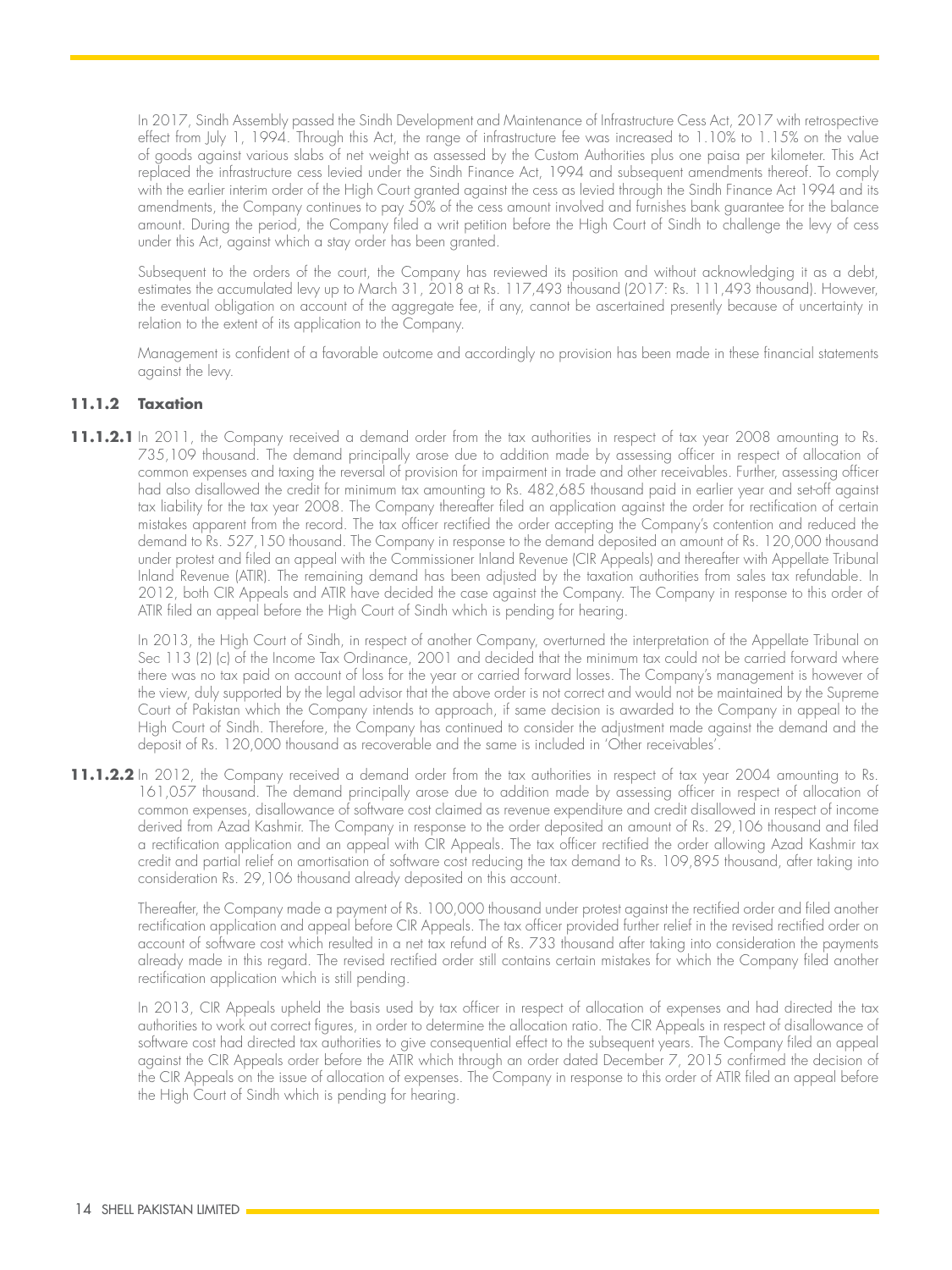The Company filed a reference before the High Court of Sindh against the ATIR order. Simultaneously, a miscellaneous application was filed before ATIR to review its earlier judgement. The ATIR vide order dated December 22, 2016 re-visited its decision and agreed that the judgement of the Supreme Court of Pakistan in respect of civil petition no. 1306 of 2014 had been overlooked. However, it also gave directions to rehear the department's contentions and re-fix the hearing.

The Company, based on the advice of its tax consultant expects a favorable outcome, however, an amount of Rs. 19,068 thousand has been provided representing the best estimate of potential liability arising therefrom. The payment made against the demand to the extent considered recoverable has been included in 'Other receivables'.

**11.1.2.3** In 2015, the tax authorities after finalizing the income tax audit for the tax year 2011 raised a demand of Rs. 1,694,921 thousand. The demand principally arose due to the disallowance of premium paid to SITME on imports, disallowance of technical service fee and other associated company payments for alleged non-withholding of tax and allocation of expenses. Additionally, unutilized tax losses of previous years were not adjusted in computing the tax liability. The Company in response to order filed a rectification application and an appeal with the CIR Appeals. The tax officer rectified the order allowing the unutilized tax losses for previous years thereby reducing the demand to Rs. 250,144 thousand. The revised rectified order still contained certain mistakes for which the Company filed another rectification application with the authorities which was rejected by the authorities. However, on the Company's appeal, CIR Appeals vide appellate order dated September 9, 2015 has decided most of the issues including disallowance of premium paid to SITME and technical service fee in favor of the Company, whereas disallowance of bad debts written off was confirmed. The Company and the department both have filed appeals against CIR Appeals decision.

The Company based on the merits of the aforementioned matter and as per the advice of its tax consultants expects a favorable outcome on the aforementioned matter and accordingly no provision in this respect has been made in these condensed interim financial statements.

**11.1.2.4** In 2016, the tax authorities after finalizing the income tax audit for the tax year 2010 raised a demand of Rs. 2,212,170 thousand. The demand principally arose due to the disallowance of premium paid to SITME on imports, disallowance on account of allocation of expenses & disallowance of technical service fee due to non-withholding of tax. Additionally, unutilized tax losses of previous years have not been adjusted in computing the tax liability. The Company in response to order has filed a rectification application and an appeal with the CIR Appeals. The CIR Appeals vide appellate order dated August 31, 2016 has given a favorable decision on most of the issues except for bad debts written off and legal issues against which appeal before the ATIR has been filed by the Company.

The Company based on the merits of the aforementioned matter and as per the advice of its tax consultants expects a favorable outcome on these matters and accordingly no provision in this respect has been made in these condensed interim financial statements.

11.1.2.5 In 2017, the tax authorities after finalizing the income tax audit for the tax year 2015 raised a demand of Rs. 5,126 thousand. The demand principally arose due to the allocation of expenses and disallowance of tax loss on disposal of fixed assets. The Company in response to the order has filed an appeal with the CIR Appeals.

The Company based on the merits of the aforementioned matter and as per the advice of its tax consultants expects a favorable outcome on these matters and accordingly no provision in this respect has been made in these condensed interim financial statements.

#### **11.1.3 Sales tax and federal excise duty (FED)**

**11.1.3.1** In 2011, the tax authorities after conducting sales tax and FED audit for the period July 2008 to June 2009 and post refund audit for the period September and October 2008 raised sales tax and FED demands amounting to Rs. 1,843,529 thousand including penalty through several orders. In 2012 and 2013, the tax authorities also conducted sales tax and FED audit for period July 2009 to December 2009 and January to December 2011 and raised additional sales tax and FED demands amounting to Rs. 1,093,370 thousand and Rs. 2,902,486 thousand including penalty, respectively.

These demands primarily arose on account of (i) disallowing input tax against zero rated supplies; (ii) levying FED on license fee, group service fee and trademarks and manifestation fee; (iii) levying sales tax on difference in output sales tax as per return and financial statements; (iv) sales tax on lubricants paid on the value of supply instead of retail price as mentioned on packs; and (v) unlawful adjustment of input sales tax.

In 2012, the tax authorities adjusted sales tax demand of Rs. 173,799 thousand pertaining to September 2008 against sales tax refundable. The Company in response to the aforementioned orders filed appeals and sought stay against the demands with the CIR Appeals, ATIR and High Court of Sindh. The appeals for September and October 2008 were decided in favor of the Company by the ATIR whereas appeals for July 2008 to June 2009 and July 2009 to December 2009 were decided in favor of the Company by CIR Appeals except for issue of FED on dealers joining fee and income from Company Owned Company Operated (COCO) sites.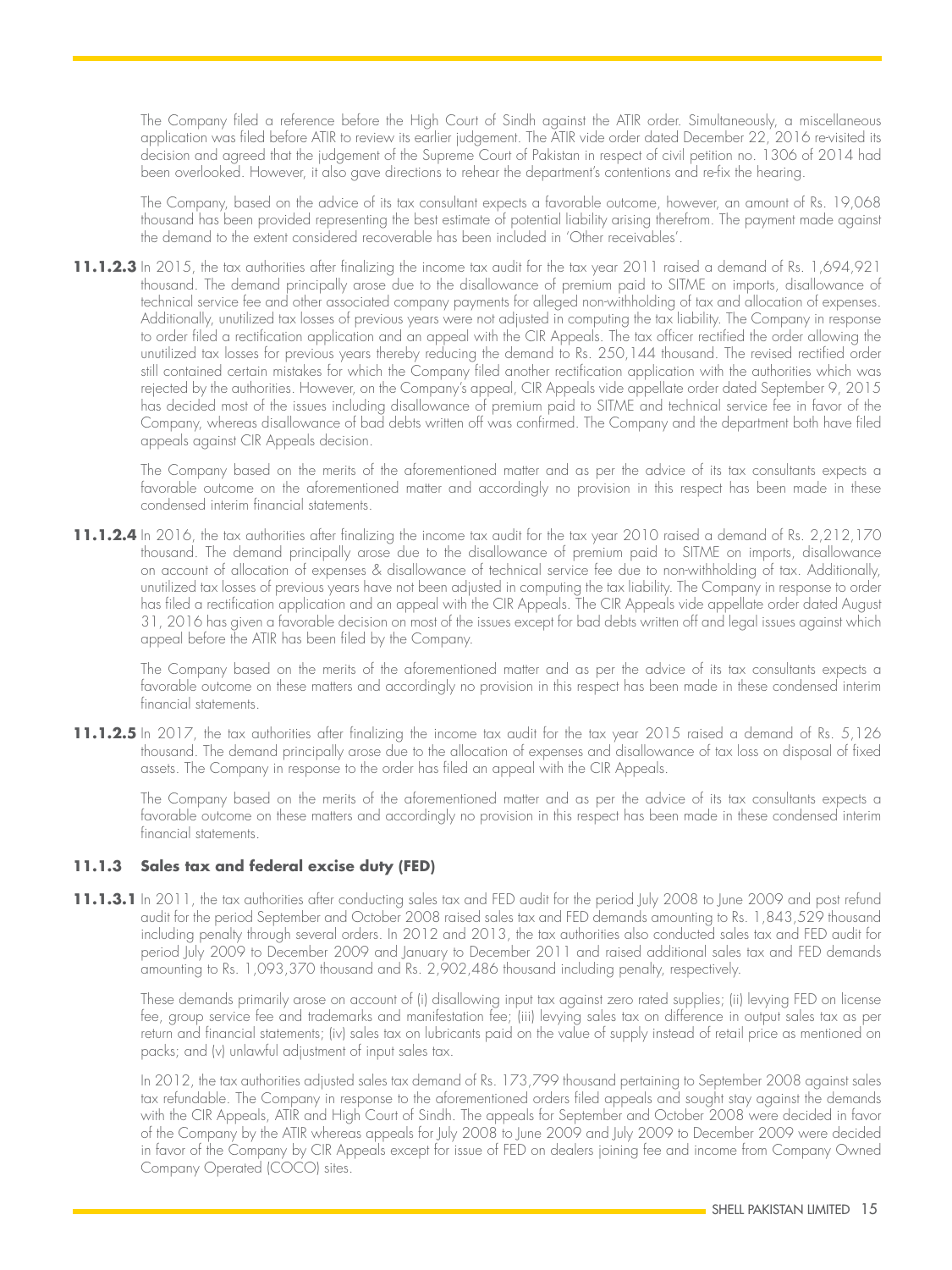Appeal on such issue was filed by the Company with the ATIR which remanded back the matter to the tax authorities for fresh adjudication. During 2015, the ATIR also decided the appeal filed by the tax authorities for the period July 2009 to December 2009 wherein all issues involved in the appeal were once again remanded back to the authorities for fresh examination.

The CIR (Appeals) whilst deciding sales tax appeal for the period January 2011 to December 2011 set-aside all matters involved in appeal and directed the tax authorities to re-examine the same in line with his directives. The Company filed an appeal on the matter before the ATIR, which in its order, has maintained the stance taken by CIR (Appeals). The Company in response to the order of ATIR, filed a reference application with the High Court of Sindh, which through an ad-interim order restrained tax authorities from passing an order.

In 2014, the tax authorities issued a notice proposing to levy sales tax on the value of supply of jet fuel to various airlines during the period July 2012 to June 2013 thereby proposing to raise tax demand of Rs. 2,558,997 thousand. The Company filed an application with the High Court of Sindh, which passed an ad-interim order restraining the tax authorities from passing an order.

In 2015, the tax authorities whilst finalizing sales tax audit for the period January 2012 to December 2012 issued a show cause notice inter alia proposing to levy sales tax on the value of supply of jet fuel during the period January 2012 to June 2012, thereby proposing to raise a demand of Rs. 1,046,760 thousand. Further, FED amounting to Rs. 186,201 thousand in respect of trade mark and manifestation fee and group fee is also being demanded. The Company filed an application with the High Court of Sindh, which passed an order restraining the tax authorities from passing an order.

The Company based on the merits of the aforementioned matters and as per the advice of its tax consultant and legal advisor, expects a favorable outcome on these matters and accordingly no provision has been made in this respect in these condensed interim financial statements.

**11.1.3.2** In 2012, the Company received an order from Model Customs Collectorate, Hyderabad raising sales tax demand of Rs. 46,838 thousand, on imported goods, without specifying the basis of computation by levying further sales tax @ 2% representing minimum value addition under Sub-section 5 of Section 3 read with Section 7A of the Sales Tax Act, 1990 and Chapter X of the Sales Tax Special Procedure Rules, 2007. Further, the Company received show cause notices from Model Customs Collectorates Faisalabad, Lahore and Multan with a potential demand of Rs. 4,775,814 thousand, the basis of computation of which has not been specified. The Company is of the view that the sales tax on minimum value addition is not applicable as OMCs are manufacturers of lubricants and other products and the prices of POL products imported by them for sale in the country are administered under a special pricing arrangement agreed with the GoP.

The FBR has issued directives restricting Collectorates from any recovery actions and has also issued a notification dated February 10, 2012 confirming that value addition sales tax was not to be charged on POL products whose prices are regulated under special pricing arrangement by the GoP or regulatory authority working under the GoP. Further, Model Customs Adjudication quashed the show cause notices of Faisalabad, Lahore and Multan Collectorates based on the notification. The Company is also of the view that OMCs will not be required to pay the tax on deregulated products / exports retrospectively since directive of FBR was available at that time and is confident that revised notification in this respect will be issued by FBR if considered necessary. Furthermore, in the event the Company is required to make a payment in this respect, it is Company's contention that it will be able to claim the amount paid as input tax except for default surcharge, which cannot be computed at this stage. Accordingly, no provision has been made in this respect in these condensed interim financial statements.

#### **11.1.4 Others**

The amount of other claims against the Company not acknowledged as debt as at March 31, 2018 aggregate to approximately Rs. 2,907,779 thousand (December 31, 2017: Rs. 2,907,659 thousand). This includes claims by refineries, amounting to Rs. 1,094,149 thousand (December 31, 2017: Rs. 1,094,149 thousand) in respect of delayed payment charges. The Company does not acknowledge the claim for late payment charges as the delayed payment to refineries arose due to the liquidity crisis faced by oil marketing companies over the past few years caused by non-settlement of price differential claims by the Government of Pakistan.

#### **11.2 Commitments**

- **11.2.1** Capital expenditure contracted for but not incurred as at March 31, 2018 amounted to approximately Rs. 853,783 thousand (December 31, 2017: Rs. 493,354 thousand).
- **11.2.2** Commitments for rentals of assets under operating lease agreements as at March 31, 2018 amounted to Rs. 3,386,002 thousand (December 31, 2017: Rs. 3,449,240 thousand) payable as follows: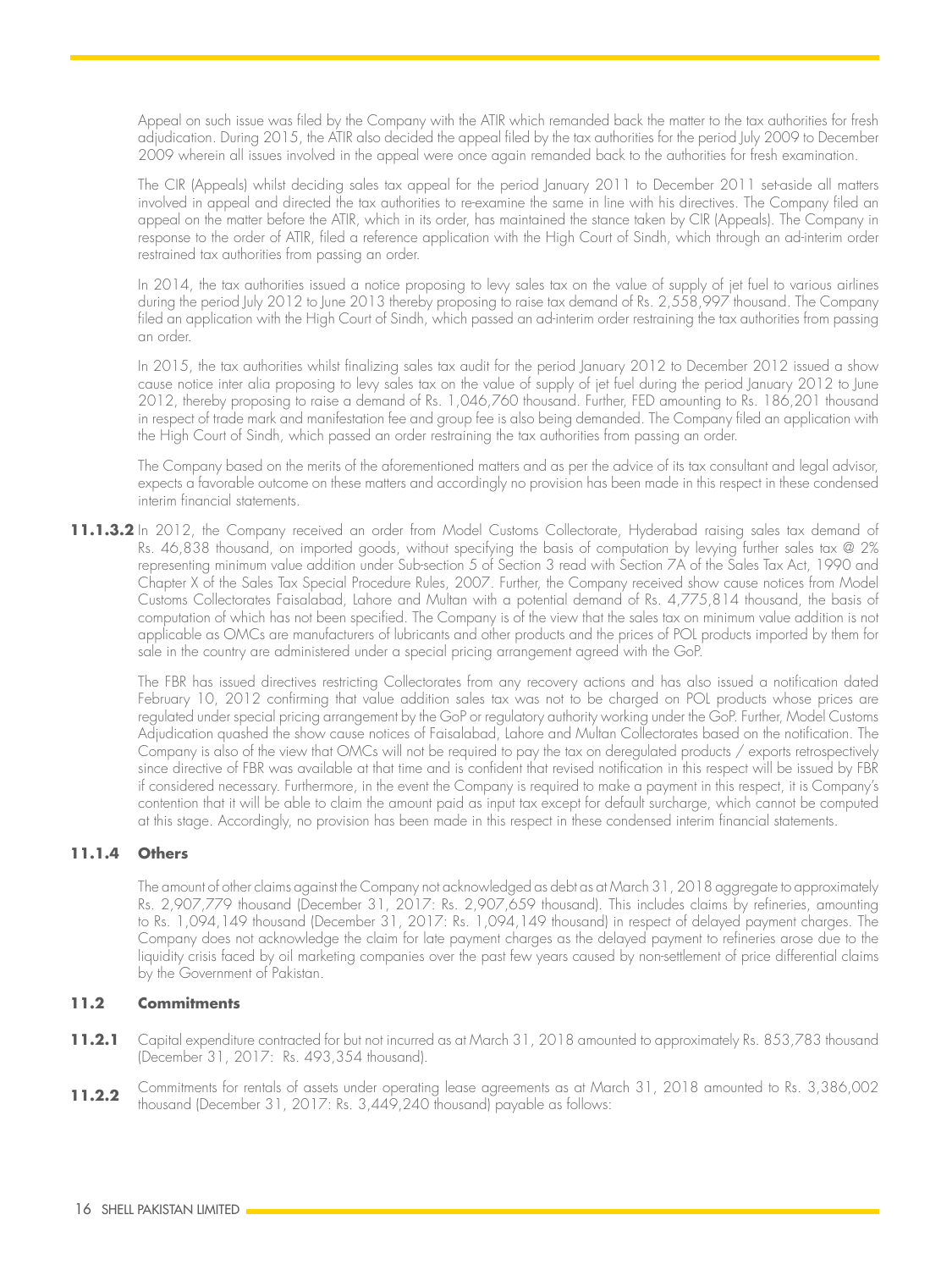|                                                   | (Unaudited)<br>March 31,<br>2018 | (Audited)<br>December 31,<br>2017<br>-(Rupees '000)- |
|---------------------------------------------------|----------------------------------|------------------------------------------------------|
| Not later than one year                           | 253,770                          | 252.951                                              |
| Later than one year and not later than five years | 978,737                          | 987.413                                              |
| Later than five years                             | 2,153,495                        | 2,208,876                                            |
|                                                   | 3,386,002                        | 3.449.240                                            |

- 11.2.3 Post-dated cheques have been deposited with the Collector of Customs Port Qasim and Karachi Port Trust in accordance with the Customs' Act, 1969 as an indemnity to adequately discharge the liability for the duties and taxes leviable on imports, as required under the Finance Act, 2005. As at March 31, 2018, the value of these cheques amounted to Rs. 8,690,823 thousand (December 31, 2017: Rs. 20,285,218 thousand). The maturity dates of these cheques extend to September 28, 2018.
- **11.2.4** Letters of credit and bank guarantees outstanding as at March 31, 2018 amount to Rs. 6,180,560 thousand (December 31, 2017: Rs. 10,134,156 thousand).

|     |                     |                                      | (Unaudited)<br><b>Quarter ended</b> |  |
|-----|---------------------|--------------------------------------|-------------------------------------|--|
| 12. | <b>Taxation</b>     | March 31,<br>2018<br>-(Rupees '000)- | March 31,<br>2017                   |  |
|     | Current<br>Deferred | 492,926<br>44,524<br>537,450         | 484,460<br>15,686<br>500,146        |  |

|      |                                                                                                                                                                                                                                                                                                                                                                                                                                                                                                                                                                                  | (Unaudited)<br><b>Quarter ended</b><br>March 31,<br>March 31,                                                                          |                                                                                                                           |
|------|----------------------------------------------------------------------------------------------------------------------------------------------------------------------------------------------------------------------------------------------------------------------------------------------------------------------------------------------------------------------------------------------------------------------------------------------------------------------------------------------------------------------------------------------------------------------------------|----------------------------------------------------------------------------------------------------------------------------------------|---------------------------------------------------------------------------------------------------------------------------|
| 13.  | <b>CASH GENERATED FROM OPERATIONS</b>                                                                                                                                                                                                                                                                                                                                                                                                                                                                                                                                            | 2018<br>-(Rupees '000)-                                                                                                                | 2017                                                                                                                      |
|      | Profit before taxation                                                                                                                                                                                                                                                                                                                                                                                                                                                                                                                                                           | 1,893,414                                                                                                                              | 1,896,229                                                                                                                 |
|      | Adjustment for non-cash charges and other items:<br>Depreciation charge<br>Accretion expense in respect of asset retirement obligation<br>Reversal of liability in respect of asset retirement obligation<br>Provision/(Reversal) of Provision for impairment of stock-in-trade<br>Provision/(Reversal) for impairment of trade debts<br>Reversal of Provision for impairment of operating assets<br>Write off of operating assets<br>Share of profit of associate<br>Interest on short-term deposits<br>Mark-up on short-term borrowings<br>Working capital changes - note 13.1 | 229,932<br>1,755<br>(13, 262)<br>10,631<br>(2, 557)<br>(11, 312)<br>50<br>(273,932)<br>(22, 113)<br>13,276<br>(1, 380, 405)<br>445,477 | 217,158<br>1,475<br>(6, 280)<br>13,552<br>(2,403)<br>322<br>(174, 275)<br>(32,645)<br>6,353<br>(4,728,429)<br>(2,808,943) |
| 13.1 | <b>Working capital changes</b>                                                                                                                                                                                                                                                                                                                                                                                                                                                                                                                                                   |                                                                                                                                        |                                                                                                                           |
|      | Decrease / (Increase) in current assets                                                                                                                                                                                                                                                                                                                                                                                                                                                                                                                                          |                                                                                                                                        |                                                                                                                           |
|      | Stock-in-trade<br>Trade debts<br>Loans and advances<br>Short-term prepayments<br>Other receivables<br>Increase in current liability                                                                                                                                                                                                                                                                                                                                                                                                                                              | (2,941,372)<br>(81, 894)<br>11,861<br>(198, 192)<br>(205,982)<br>(3, 415, 579)                                                         | (4, 267, 527)<br>(741, 436)<br>58,679<br>61,967<br>(772,187)<br>(5,660,504)                                               |
|      | Trade and other payables                                                                                                                                                                                                                                                                                                                                                                                                                                                                                                                                                         | 2,035,174                                                                                                                              | 932,075                                                                                                                   |
|      |                                                                                                                                                                                                                                                                                                                                                                                                                                                                                                                                                                                  | 1,380,405                                                                                                                              | (4,728,429)                                                                                                               |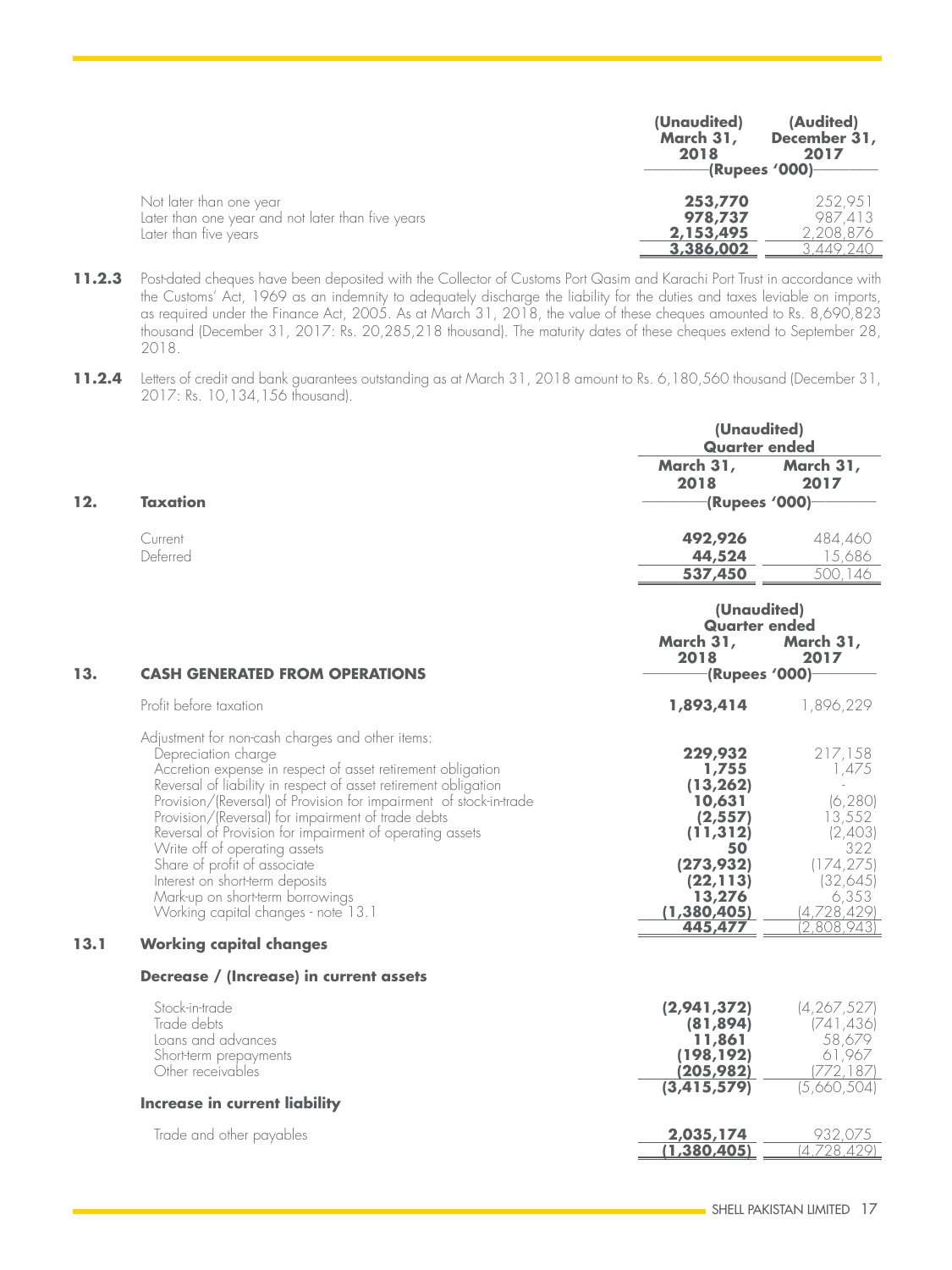#### **14. RELATED PARTY TRANSACTIONS**

Transactions entered during the period by the Company with related parties are as follows:

|                                                     |                                                                                                              | (Unaudited)                                                |                      |
|-----------------------------------------------------|--------------------------------------------------------------------------------------------------------------|------------------------------------------------------------|----------------------|
| <b>Nature of relationship</b>                       | <b>Nature of transactions</b>                                                                                | <b>Quarter ended</b><br>March 31,<br>2018<br>(Rupees '000) | March 31,<br>2017    |
| <b>Associate</b>                                    |                                                                                                              |                                                            |                      |
| Pak-Arab Pipeline<br>Company Limited                | Pipeline charges<br>Others                                                                                   | 58,754<br>3,851                                            | 143,847<br>10,784    |
| Staff retirement benefit /<br>contribution funds    |                                                                                                              |                                                            |                      |
| Pension Funds<br>DC Pension Funds<br>Gratuity Funds | Contribution<br>Contribution<br>Contribution                                                                 | 32,233                                                     | 30, 312              |
| Provident Funds                                     | Contribution                                                                                                 | 16,670                                                     | 16,701               |
| <b>Key management personnel</b>                     | Salaries and other short term employee<br>benefits - note 14.1<br>Post employment benefits                   | 33,667<br>1,359                                            | 27,026<br>1,256      |
| <b>Non-Executive Directors</b>                      | Fee for attending meetings                                                                                   | 1,094                                                      | 1,125                |
| <b>Other related parties</b>                        | Purchases<br>Sales<br>Collection for sales made in Pakistan<br>to customers of the parent company            | 22,956,835<br>23,213                                       | 28,965,269<br>11,534 |
|                                                     | and its associates<br>Technical service fee charged - note 14.2<br>Trademarks and manifestations             | 1,230,714<br>337,559                                       | 1,729,021<br>346,684 |
|                                                     | license fee charged - note 14.3<br>Computer expenses charged<br>(Global Infrastructure                       | 98,716                                                     | 139,927              |
|                                                     | Desktop charges) - note 14.3<br>Expenses recovered from related parties<br>Other expenses charged by related | 12,265<br>7,255                                            | 44,261<br>50,823     |
|                                                     | parties<br>Donations<br>Bank charges<br>Interest received                                                    | 113,406<br>2,000<br>17,576<br>6,411                        | 195,106              |

- 14.1 Key management personnel are those persons having authority and responsibility for planning, directing and controlling the activities of the Company directly or indirectly. The Company considers its Chief Executive and Executive Directors to be key management personnel.
- 14.2 Technical services include advice and assistance to the Company in its operations. The fee for these services has been determined on the basis of agreements between the Company and a related Shell Group company based on an agreed methodology.
- 14.3 Trademarks and manifestations license fee and Global Infrastructure Desktop charges are based on the agreements entered into by the Company with Shell Group companies.